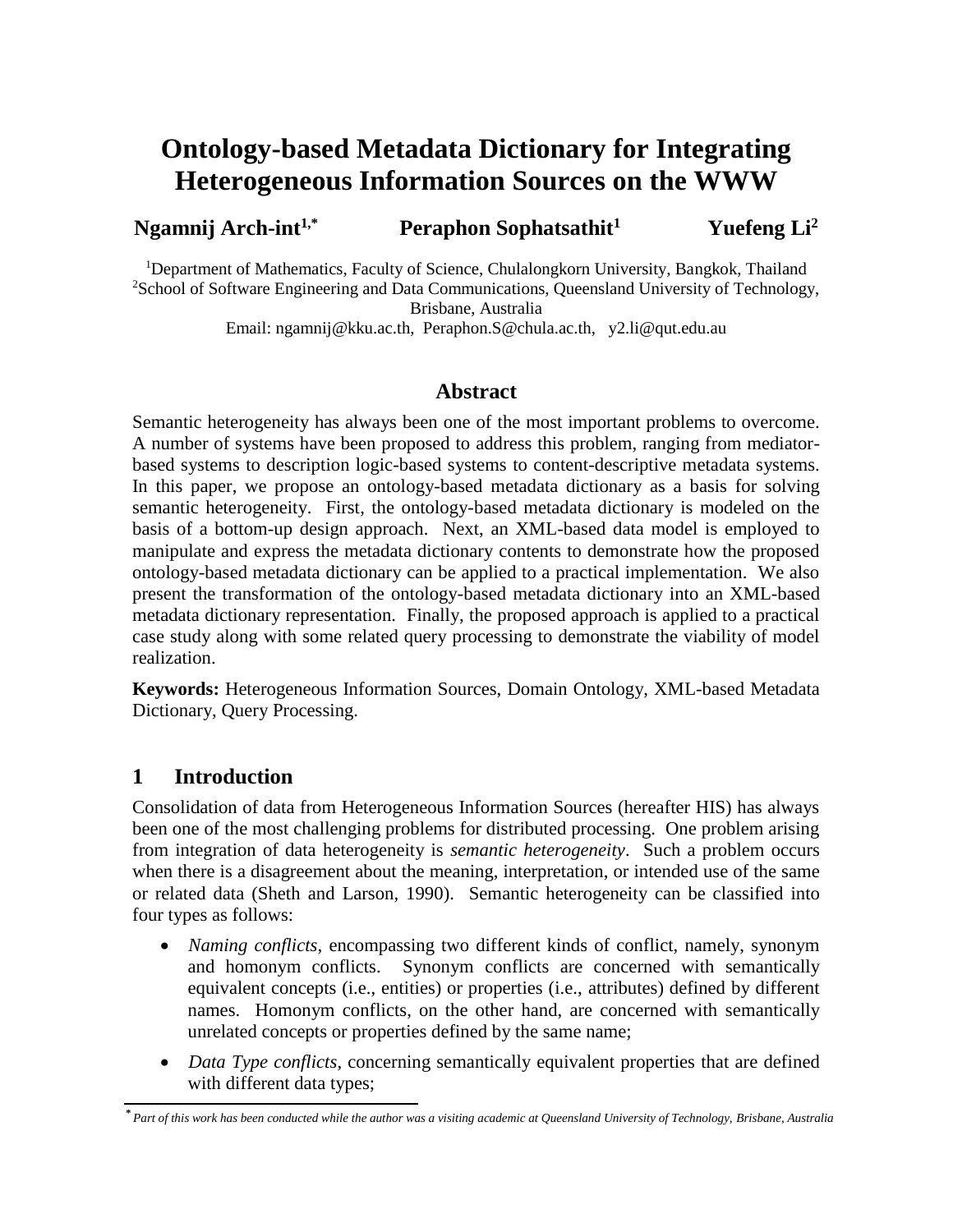- *Scaling conflicts*, concerning semantically equivalent properties that are defined with different scales or units of measure; and
- *Generalization conflicts*, concerning semantically related concepts that are defined in different systems where the concepts in one system subsume the concepts in another system.

Our approach is to model and design a metadata dictionary, which is an extension of a reference architecture proposed by Arch-int and Sophatsathit (2002). The metadata dictionary is based on domain specific metadata, using ontology (Fensel, 2001; Gruber, 1993; Uschold and Gruninger, 1996) as an assistant mechanism for accessing and integrating data represented by different data models into a homogeneous logical view.

The primary objectives of the proposed approach are:

- Solving semantic heterogeneity problems;
- Providing an abstract view for the application domain by hiding the contents, structures, and locations of real data;
- Providing a mapping mechanism to bridge the heterogeneous data to a homogeneous data group;
- Providing a flexible way to manipulate metadata dictionary contents when there is a need to control the consistency of the metadata dictionary;
- Providing information for users on the WWW to support system-wide interoperability; and
- Providing a global query model for users to access and integrate HIS.

In order to support system-wide interoperability suitable for a Web-based environment, we choose XML as the language for expressing the metadata dictionary contents, as well as providing flexibility and scalability in building and manipulating the ontology terminologies. The XML flexible data model also provides a means to consolidate data retrieved from various sources, while retaining consistent identification of the data semantics. The proposed metadata dictionary is also applied to a practical case study and query processing to demonstrate the viability of model realization.

The remainder of the paper is structured as follows. Section 2 presents the ontology-based metadata dictionary modeling technique and ontology extraction. Section 3 presents the structure of the XML-based metadata dictionary derived from the ontologybased metadata dictionary components. The XML-DTD metadata obtained in the process is also illustrated. Section 4 demonstrates how the proposed metadata dictionary solves semantic heterogeneity through a case study. Section 5 presents the query processing to access and integrate the HIS with the help of the metadata dictionary. Section 6 describes closely related works and how the proposed approach differs from other approaches. Section 7 concludes the paper and suggests further research extension.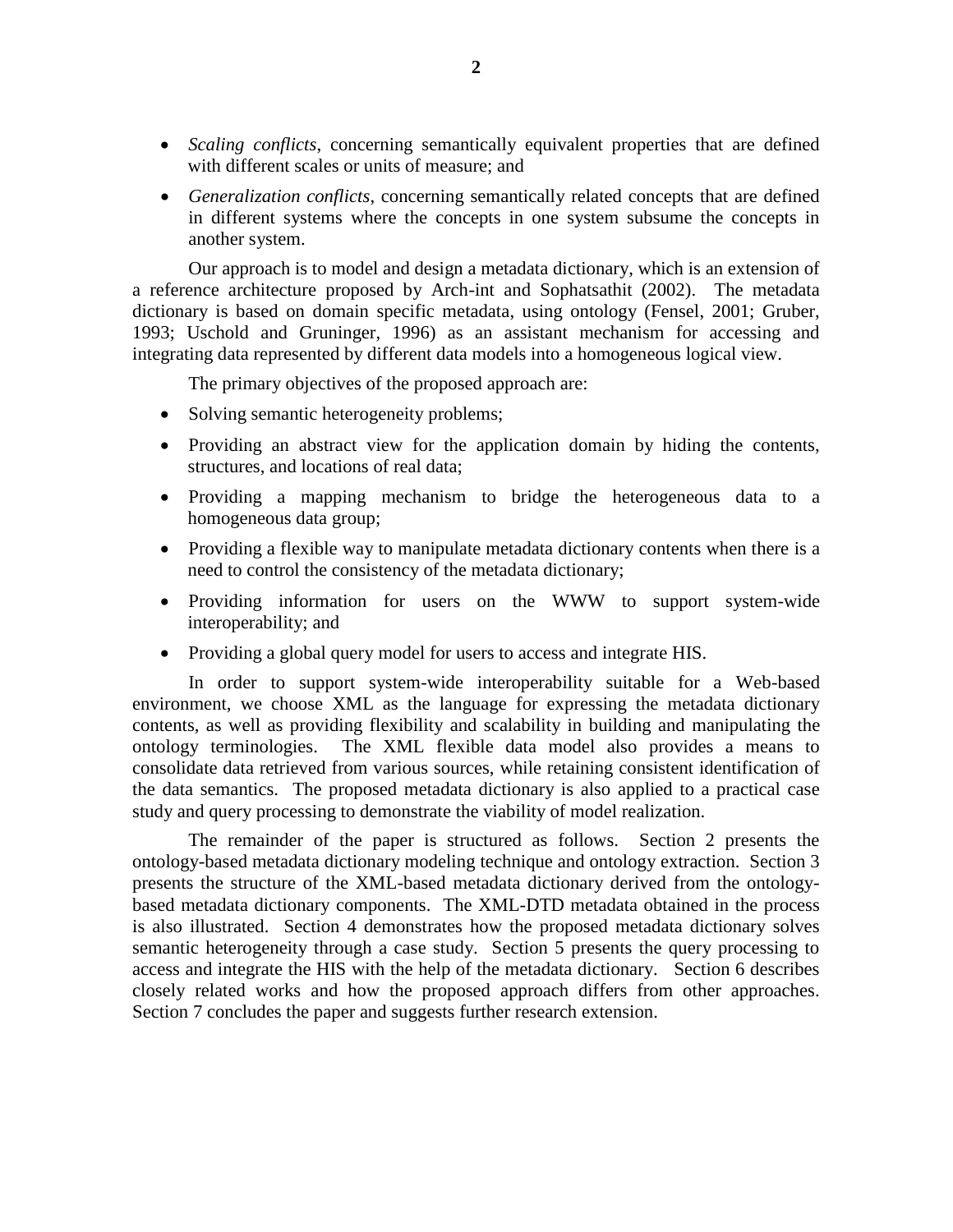#### **2 The Ontology-based Metadata Dictionary**

The ontology-based metadata dictionary is modeled on the basis of a bottom-up design approach (Castano, Antonellis and Vimercati, 2001; Özsu and Valdurie, 1999; Vet and Mars, 1998) to extract conceptual specification from the underlying physical information sources for explicit representations, thus forming a domain ontology model. The extraction of the ontology-based metadata dictionary by domain ontology modeling process is depicted in Figure 1 and summarized below.



**Figure 1.** Extraction of the ontology-based metadata dictionary by domain ontology modeling.

- (1) *Schema Translation.* This step involves translating or mapping the underlying physical information source schemas represented in various data models to intermediate schemas denoted by the canonical data models such as the E-R model (Chen, 1976). The physical information source schemas have been modeled to entities, attributes, relationships, and constraints. Other modeling considerations are type of relationship (e.g., one-to-one, one-to-many, and many-to-many) and attributes such as primary keys and foreign keys.
- (2) *Schema Restructuring.* This step involves restructuring each intermediate schema to eliminate structural heterogeneity (Batini and Lenzirini 1984; Batini, Lenzirini and Navathe, 1986; Özsu and Valduriez, 1999). The results constitute the knowledge structure of the entire physical information source.
- (3) *Schema Integration.* This step integrates all intermediate schemas into a global conceptual schema. The purpose of schema integration is to eliminate the generalization conflicts induced by the IS-A relationship between sub-type specific entities and the super-type general entity. The integration also applies to entities whose instances belong exclusively to an instance of another entity, that is, the component entities of an aggregate entity through the IS-PART-OF relationship.
- (4) *Ontology Extraction.* The last step extracts ontology from the underlying global conceptual schema to obtain an explicit knowledge representation (Brachman and Levesque, 1985). The ontology is systematically extracted into two levels of abstraction, namely, the conceptual level of abstraction and the physical level of abstraction as follows:
	- *The conceptual level of abstraction*. The global conceptual schema is restructured into a virtual schema, which is an initial ontology represented by the Extended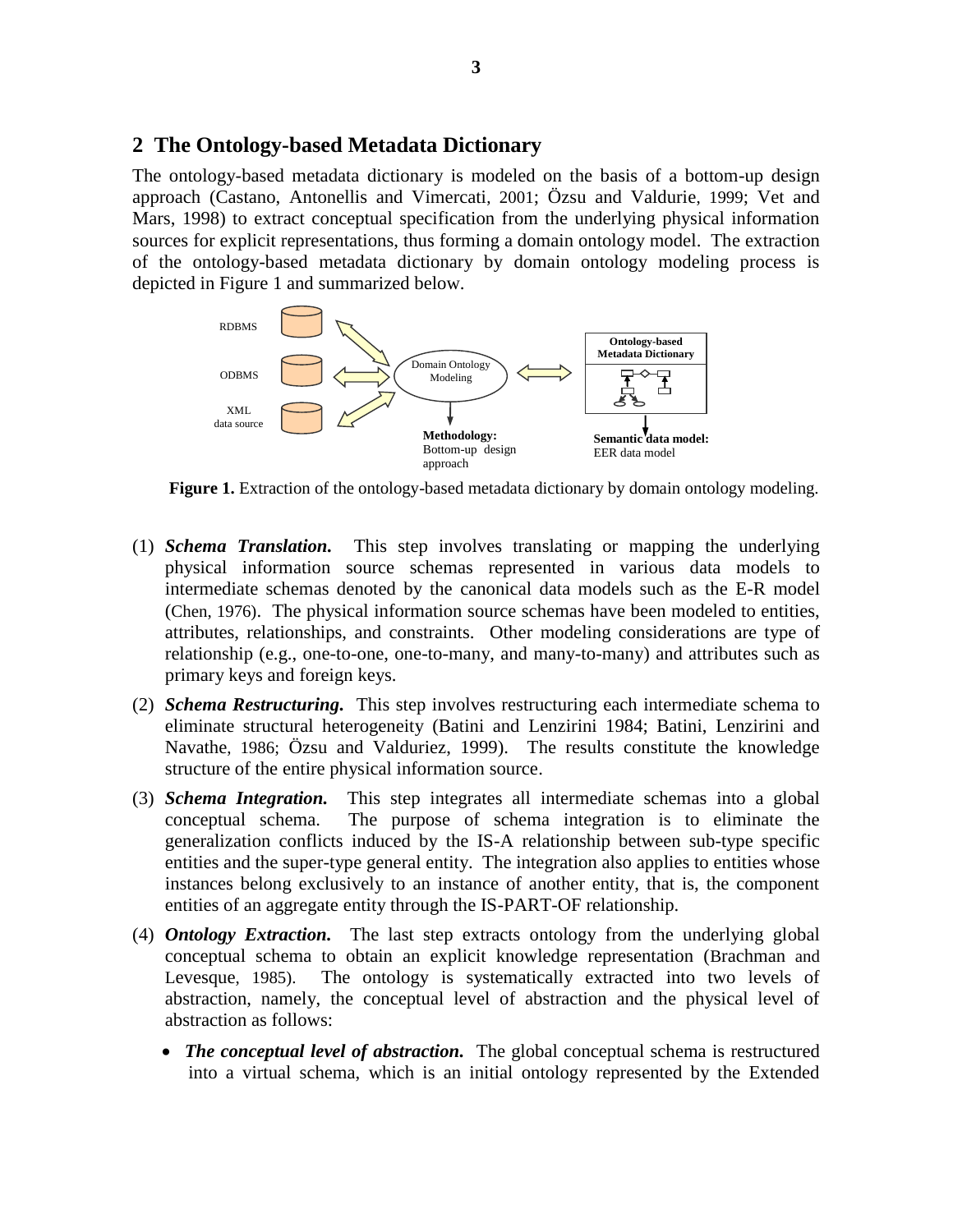Entity-Relationship (EER) model. The virtual schema encompasses virtual concepts (or entities), virtual properties (or attributes), and relationships. The ontology conceptualized on this level abstracts the users from physical information sources. Users can pose their queries in the form of this ontology rather than dealing with real data. A partial internal structure of the domain ontology at this level is depicted in Figure 2 (a).



**(a)** Domain ontology at the conceptual level of abstraction.

**(b)** Domain ontology at the physical level of abstraction.

**Figure 2.** Two levels of domain ontology extracted from a global conceptual schema.

In this figure, boxes represent the virtual concepts, whereas diamonds denote the relationships that hold among the virtual concepts. The virtual properties are shown as rounded rectangles attached to each virtual concept. This level is designed to solve data type, scaling, and generalization conflicts. To eliminate data type and scaling conflicts, a virtual property is designed as a class that forms two domain properties, that is, the predefined type domains (e.g., integer, string, float, or char) and the scaling domains or units of measure (e.g., kilogram, pound, US\$, or AUS\$). These domain properties are used to represent different physical data types and unit types from HIS into a uniform format. Generalization conflicts are also eliminated through the IS-A relationships when connecting a specific concept to a general concept. The IS-PART-OF relationship is denoted by an arrow connecting a component concept to an aggregate concept.

 *The physical level of abstraction.* This level provides a mapping mechanism to associate the virtual concepts and properties of the virtual schema with the corresponding physical concepts and properties of the global conceptual schema. A partial internal ontology structure is illustrated in Figure 2 (b).This level is designed to solve naming conflicts by designating each virtual property to hold its instances, called physical instances and represented by ellipses, through the instantiated relationships. These physical instances store the synonymous physical property names of the physical concepts in the global conceptual schema. Each physical instance defines its own properties, denoted by circles that encompass other physical information corresponding to the physical instance, such as physical data type, unit type, concept, and source. The ontology in this level also holds physical source configurations which are augmented from the diagram. The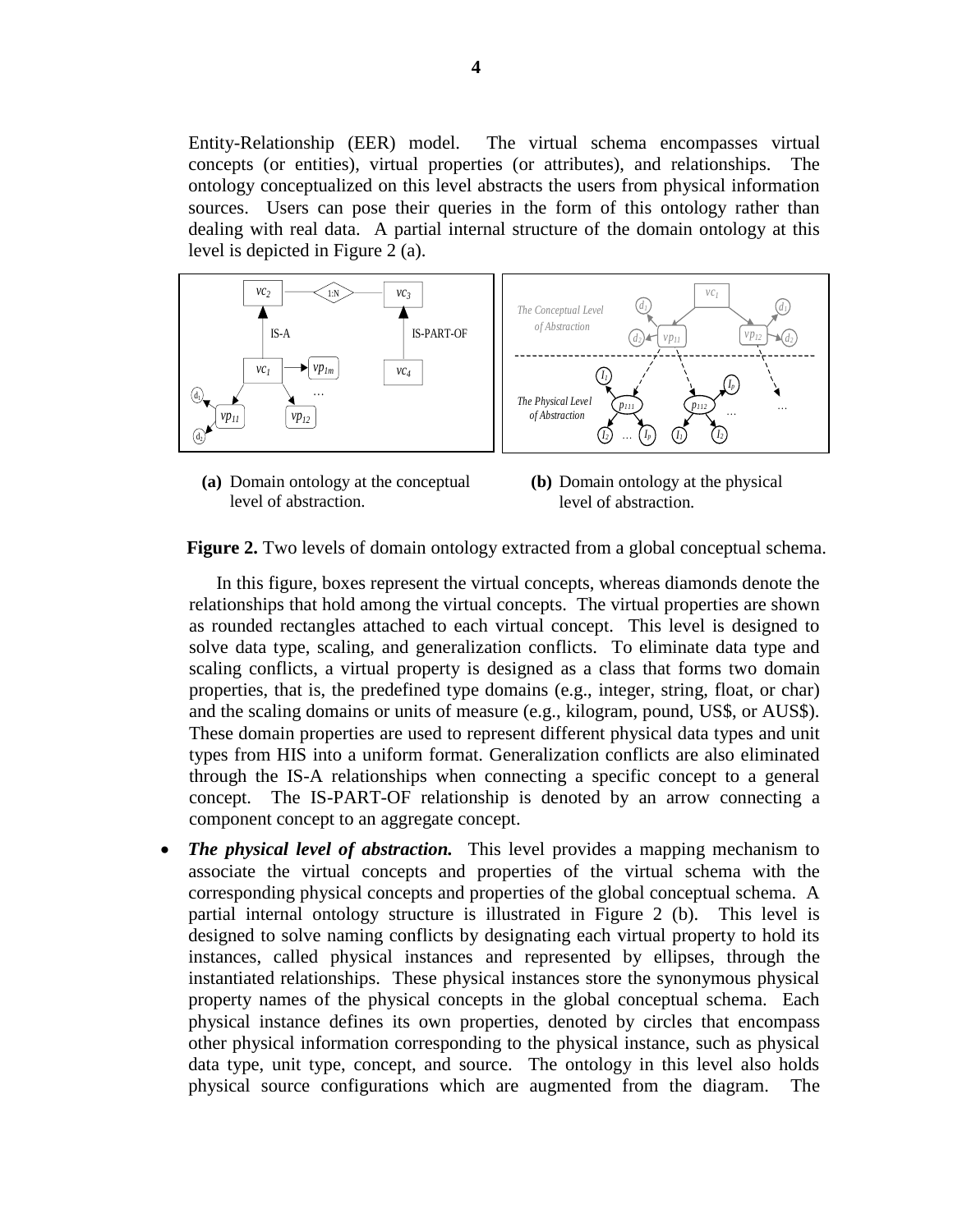physical source configurations describe the configurations of the physical concepts in each physical source and furnish necessary information to grant permission and knowledge for agents (Knoblock and Ambite, 1997; Li, Zhang and Swan, 2000; Papastavrou, Samaras and Pitoura, 2000) in accessing individual physical sources.

#### **3 The XML-based Metadata Dictionary**

The strength of XML in well-formedness, validity, and schema denotation makes it ideal for practical implementation of the ontology-based metadata dictionary. In so doing, all XML related documents can be validated by rules defined through XML-DTD data model.

In the following sections, the structural design of XML-DTD is set up from the domain ontology components to maintain their conceptual and physical correspondence and consistency, as depicted in Figure 3.

| xml version="1.0" standalone="yes"?<br>/th <th>MetadataDictionary [</th> <th></th> <th></th> <th></th>       | MetadataDictionary [ |                                                   |               |            |
|--------------------------------------------------------------------------------------------------------------|----------------------|---------------------------------------------------|---------------|------------|
| $<$ !ELEMENT                                                                                                 | MetadataDictionary   | (VConcepts, PhysicalSourceConfs)>                 |               |            |
| ATTLIST</td <td>MetadataDictionary</td> <td colspan="3">MetadataName<br/>ID<br/>#REOUIRED&gt;</td>           | MetadataDictionary   | MetadataName<br>ID<br>#REOUIRED>                  |               |            |
| ELEMENT</td <td>VConcepts</td> <td><math>(VConcept)</math>+&gt;</td> <td></td> <td></td>                     | VConcepts            | $(VConcept)$ +>                                   |               |            |
| ELEMENT</td <td>VConcept</td> <td colspan="3">(VRelationships?, VProperties)&gt;</td>                        | VConcept             | (VRelationships?, VProperties)>                   |               |            |
| ATTLIST</td <td>VConcept</td> <td colspan="3">VCname<br/>#REOUIRED&gt;<br/>ID</td>                           | VConcept             | VCname<br>#REOUIRED><br>ID                        |               |            |
| $<$ !ELEMENT                                                                                                 | VRelationships       | (VRelationship)+>                                 |               |            |
| $<$ !ELEMENT                                                                                                 | VRelationship        | $(AssociConcept) \rightarrow$                     |               |            |
| ATTLIST</td <td>VRelationship</td> <td colspan="3">VRelname (IS-A IS-PART-OF Associative) #REQUIRED&gt;</td> | VRelationship        | VRelname (IS-A IS-PART-OF Associative) #REQUIRED> |               |            |
| $<$ !ELEMENT                                                                                                 | AssocConcept         | (HPCDATA)                                         |               |            |
| ATTLIST</td <td><b>AssocConcept</b></td> <td>VConcept</td> <td><b>IDREF</b></td> <td>#IMPLIED&gt;</td>       | <b>AssocConcept</b>  | VConcept                                          | <b>IDREF</b>  | #IMPLIED>  |
| $<$ !ELEMENT                                                                                                 | VProperties          | (VPoid VPord VPref)+>                             |               |            |
| ELEMENT</td <td>VPoid</td> <td colspan="3">(VDataType, VUnitType, PProperties)&gt;</td>                      | VPoid                | (VDataType, VUnitType, PProperties)>              |               |            |
| ATTLIST</td <td>VPoid</td> <td>VPname</td> <td>ID</td> <td>#REOUIRED&gt;</td>                                | VPoid                | VPname                                            | ID            | #REOUIRED> |
| $<$ !ELEMENT                                                                                                 | VPord                | (VDataType, VUnitType, PProperties)>              |               |            |
| ATTLIST</td <td>VPord</td> <td>VPname</td> <td>CDATA</td> <td>#IMPLIED&gt;</td>                              | VPord                | VPname                                            | CDATA         | #IMPLIED>  |
| ELEMENT</td <td>VPref</td> <td>(HPCDATA)</td> <td></td> <td></td>                                            | VPref                | (HPCDATA)                                         |               |            |
| ATTLIST</td <td>VPref</td> <td>VPoid</td> <td><b>IDREF</b></td> <td>#IMPLIED&gt;</td>                        | VPref                | VPoid                                             | <b>IDREF</b>  | #IMPLIED>  |
| $<$ !ELEMENT                                                                                                 | VDataType            | (HPCDATA)                                         |               |            |
| ELEMENT</td <td>VUnitType</td> <td>(HPCDATA)</td> <td></td> <td></td>                                        | VUnitType            | (HPCDATA)                                         |               |            |
| $<$ !ELEMENT                                                                                                 | PProperties          | $(PProperty)+>$                                   |               |            |
| $<$ !ELEMENT                                                                                                 | PProperty            | (PDataType, PUnitType)>                           |               |            |
| $<$ !ATTLIST                                                                                                 | PProperty            | PPname                                            | <b>CDATA</b>  | #REQUIRED  |
|                                                                                                              |                      | PCname                                            | <b>IDREFS</b> | #REOUIRED  |
|                                                                                                              |                      | PSname                                            | <b>IDREF</b>  | #REOUIRED> |
| $<$ !ELEMENT                                                                                                 | PDataType            | (HPCDATA)                                         |               |            |
| $<$ !ELEMENT                                                                                                 | PUnitType            | (HPCDATA)                                         |               |            |
|                                                                                                              |                      |                                                   |               |            |
| $<$ !ELEMENT                                                                                                 | PhysicalSourceConfs  | $(PSource)$ +>                                    |               |            |
| $<$ !ELEMENT                                                                                                 | PSource              | $(PConcept) \rightarrow$                          |               |            |
| ATTLIST</td <td>PSource</td> <td>PSname</td> <td>ID</td> <td>#REQUIRED&gt;</td>                              | PSource              | PSname                                            | ID            | #REQUIRED> |
| $<$ !ELEMENT                                                                                                 | PConcept             | (PDataModel, Permission, Owner)>                  |               |            |
| ATTLIST</td <td>PConcept</td> <td>PCname</td> <td>ID</td> <td>#REQUIRED&gt;</td>                             | PConcept             | PCname                                            | ID            | #REQUIRED> |
| $<$ !ELEMENT                                                                                                 | PDataModel           | (HPCDATA)                                         |               |            |
| ELEMENT</td <td>Permission</td> <td>(HPCDATA)</td> <td></td> <td></td>                                       | Permission           | (HPCDATA)                                         |               |            |
| $<$ !ELEMENT                                                                                                 | Owner                | (HPCDATA)                                         |               |            |
| $\geq$                                                                                                       |                      |                                                   |               |            |
|                                                                                                              |                      |                                                   |               |            |
|                                                                                                              |                      |                                                   |               |            |
|                                                                                                              |                      |                                                   |               |            |

**Figure 3.** The XML-DTD metadata dictionary structure.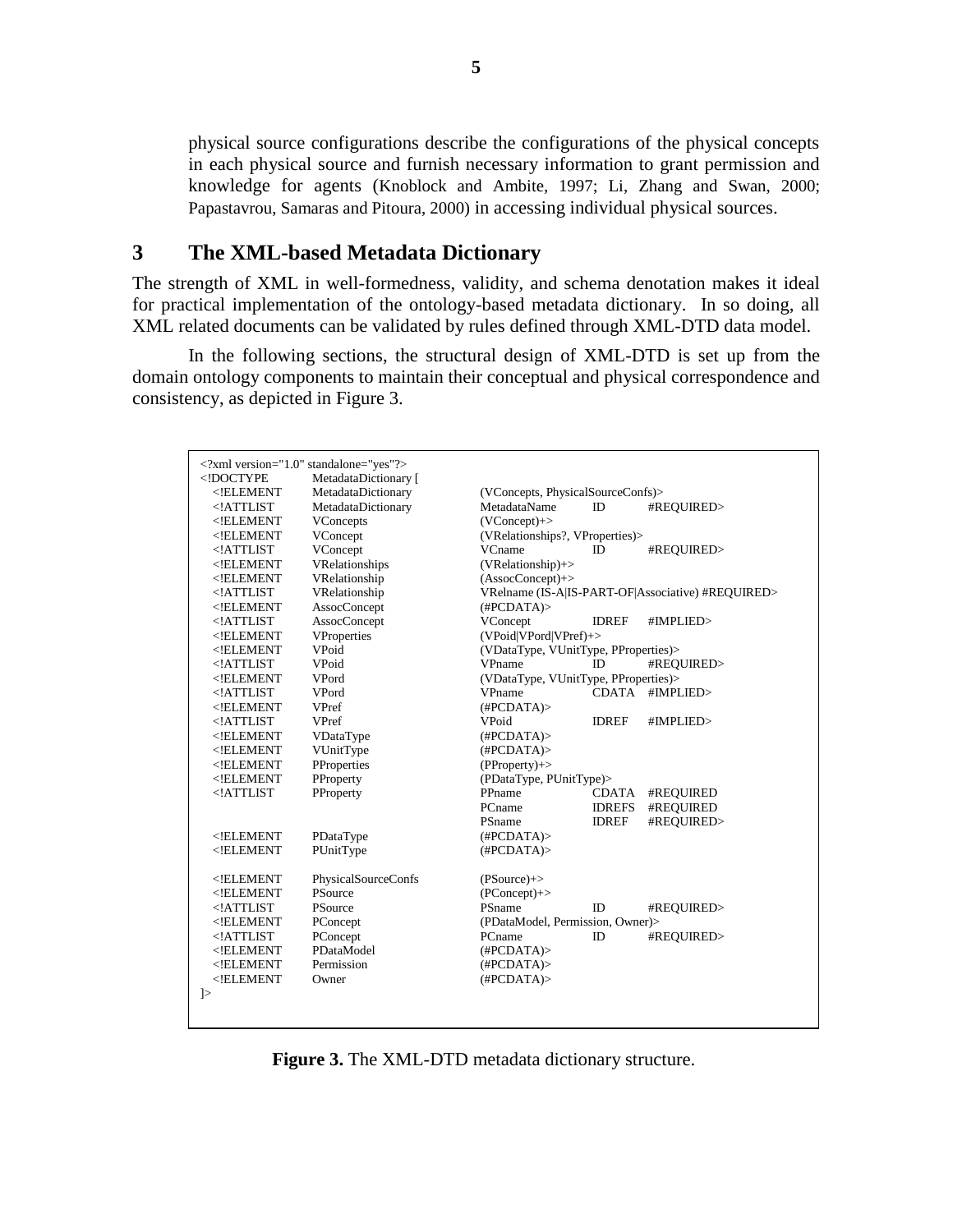#### **3.1 The Conceptual Level of Design Abstraction**

To capture the semantic elements of conceptual level modeling, the XML-DTD in this level must encompass all virtual concepts, their corresponding properties, and their relationships as follows:

- (1) *The virtual concepts:* We denote all virtual concepts as the element VConcepts, consisting of one or more sub-elements VConcept of the domain ontology, whose names,  $n(vc_i)$ ,  $\forall i = 1..n$ , are stored in the attribute VCname of VConcept. Each VConcept in turn consists of a sub-element VProperties and zero or one subelement VRelationships.
- (2) *The virtual properties:* The element VProperties of each VConcept contains one or more sub-elements VPoid, VPref, and VPord, which are the object identifier property, object reference property, and ordinary property, respectively. We denote  $OID(vc_k)$  as a set of the object identifiers or keys of  $vc_k$  in which each instance of  $vc_k$  cannot have the same property value,  $REF(vc_k)$  as a set of the object references or foreign keys of  $vc_k$ that establishes the relationships between instances of different concepts, and *ORD(vck)* as a set of the ordinary properties whose values are atomic values (e.g., integer, string). The virtual property names,  $n(vp_{kc}) \in OID(vc_k)$  and  $n(vp_{kd}) \in ORD(vc_k)$ , are designated to the attribute VPname of VPoid and VPord, respectively, whereas the virtual property names,  $n(vp_{kt})$  of  $vp_{kt} \in REF(vc_k)$ , are designated to the data elements of VPref. These data elements of VPref are defined as *idref* to reference the virtual property names defined as *id* in VPoid. Each VPoid and VPord also consists of subelements VDataType and VUnitType, whose data elements are designated to store the virtual data type  $(d_1)$  and unit type  $(d_2)$ , respectively. Note that a NULL value in a VUnitType element designates a property that is not of a unit measure.
- (3) *The relationships:* Each VConcept can associate with zero or more concepts whose names,  $n(vc_i)$  ( $\forall j \subset \forall i=1..n$ ), are designated to the data elements of AssocConcept. The associated concept name of AssocConcept is defined as *idref,* pointing back to the already defined concept name in VConcept. The IS-A, IS-PART-OF and associative relationships between VConcept and AssocConcept are designated to the attribute VRelname of VRelationship.

#### **3.2 The Physical Level of Design Abstraction**

This physical level is designed to incorporate the physical source configurations of the physical concepts and sources. Thus, the semantic elements of the physical level modeling are captured via the XML-DTD that encompasses the physical property names of physical concepts and other physical information pertaining to the virtual properties and concepts in the conceptual level.

(1) *Physical properties and other physical information.* Each VPoid and VPord property at the conceptual level contains one or more synonymous physical properties whose names,  $n(p_{kct})$  of  $vp_{kc} \in OID(vc_k)$  and  $n(p_{kd})$  of  $vp_{kd} \in ORD(vc_k)$ , are designated to the attribute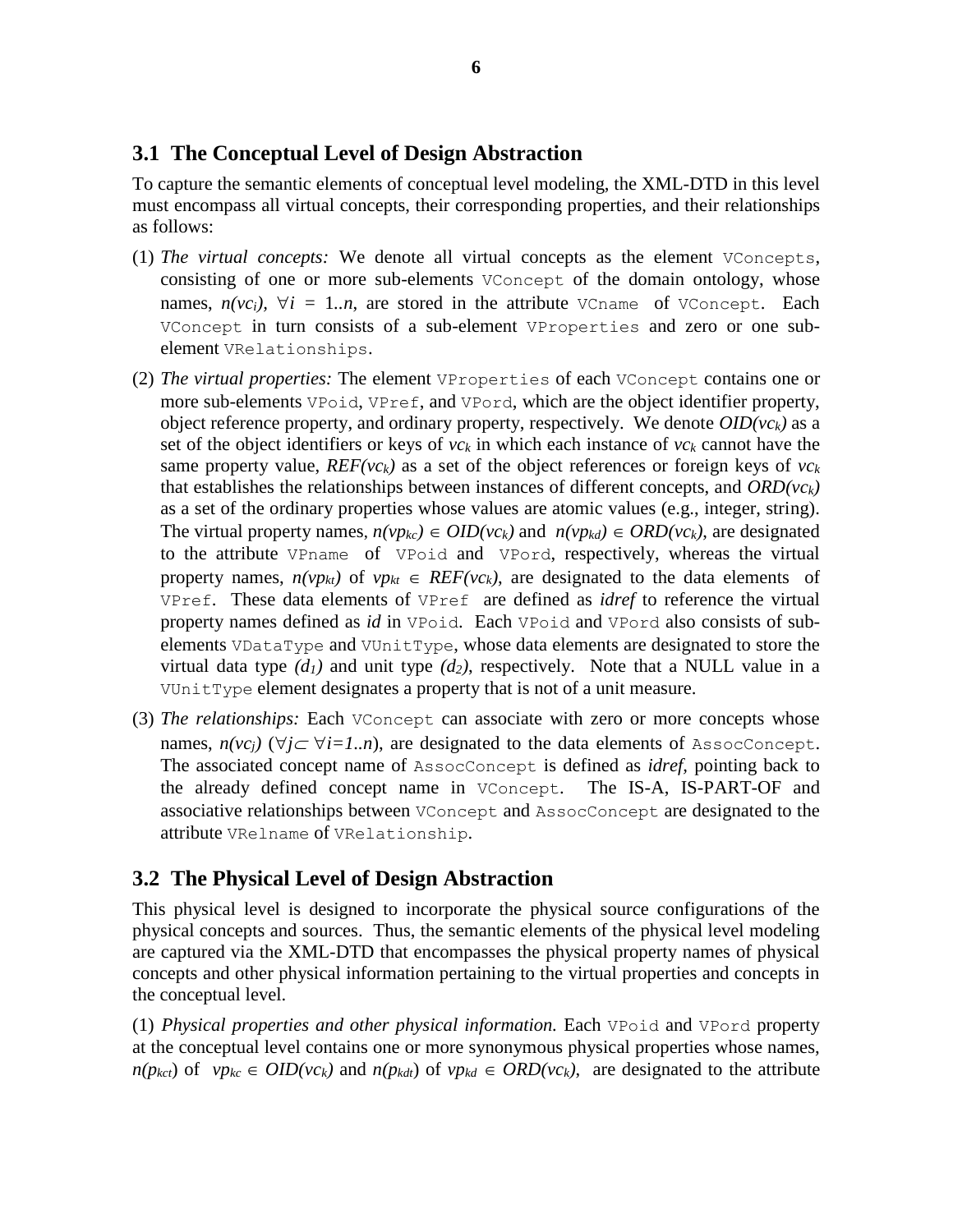PPname of PProperty of VPoid and VPord, respectively. Other physical information related to the physical property names, such as the physical data type  $(I<sub>I</sub>)$  and unit type  $(I_2)$ , are designated to the data elements PDataType and PUnitType, respectively. Similarly, the physical concept names *(I3)* and source names *(I4)* are designated to the attribute PCname, and PSname, respectively. The attribute PCname and PSname are defined as *idref* to reference the physical concept and source names that are defined as *id* in the physical source configurations.

(2) *The physical source configurations.* The element PhysicalSourceConfs consists of one or more sub-elements PSource denoting the physical information sources whose names are designated to the attribute PSname of PSource. Each PSource consists of one or more sub-elements PConcept, denoting the physical concepts whose names are designated to the attribute PCname of PConcept. The values of other physical configurations that associate with each physical concept (e.g., physical data model, permission, and owner) are designated to the data elements of PDataModel, Permission and Owner, respectively.

#### **4 A Case Study**

We will demonstrate how the proposed metadata dictionary solves the semantic heterogeneity problem through an example of semantic heterogeneity that occurs in most organizations. The modeling technique illustrated in section 2 is applied to the design of the metadata dictionary in this case study. The example also serves as a basis for demonstrating the query processing of HIS in the next section.

## **4.1 An Example of Semantic Heterogeneity**

We will demonstrate denotation of concepts and their relationships in a company as shown in Figure 4. In this example, we consider four main concepts, namely, Employee, Manager, Engineer, and Accountant. All members of the categories Manager, Engineer, and Accountant are contained in the concept Employee. We say that the concept Employee is a superconcept and the concepts Manager, Engineer, and Accountant are subconcepts. We also illustrate the partial IS-A relationship between Manager and Engineer, where some managers (not all) are engineers and some engineers are managers. Meanwhile, the Manager and Engineer concepts are independent of the Accountant concept since neither managers nor engineers are accountants.



**Figure 4.** Types of relationship between concepts.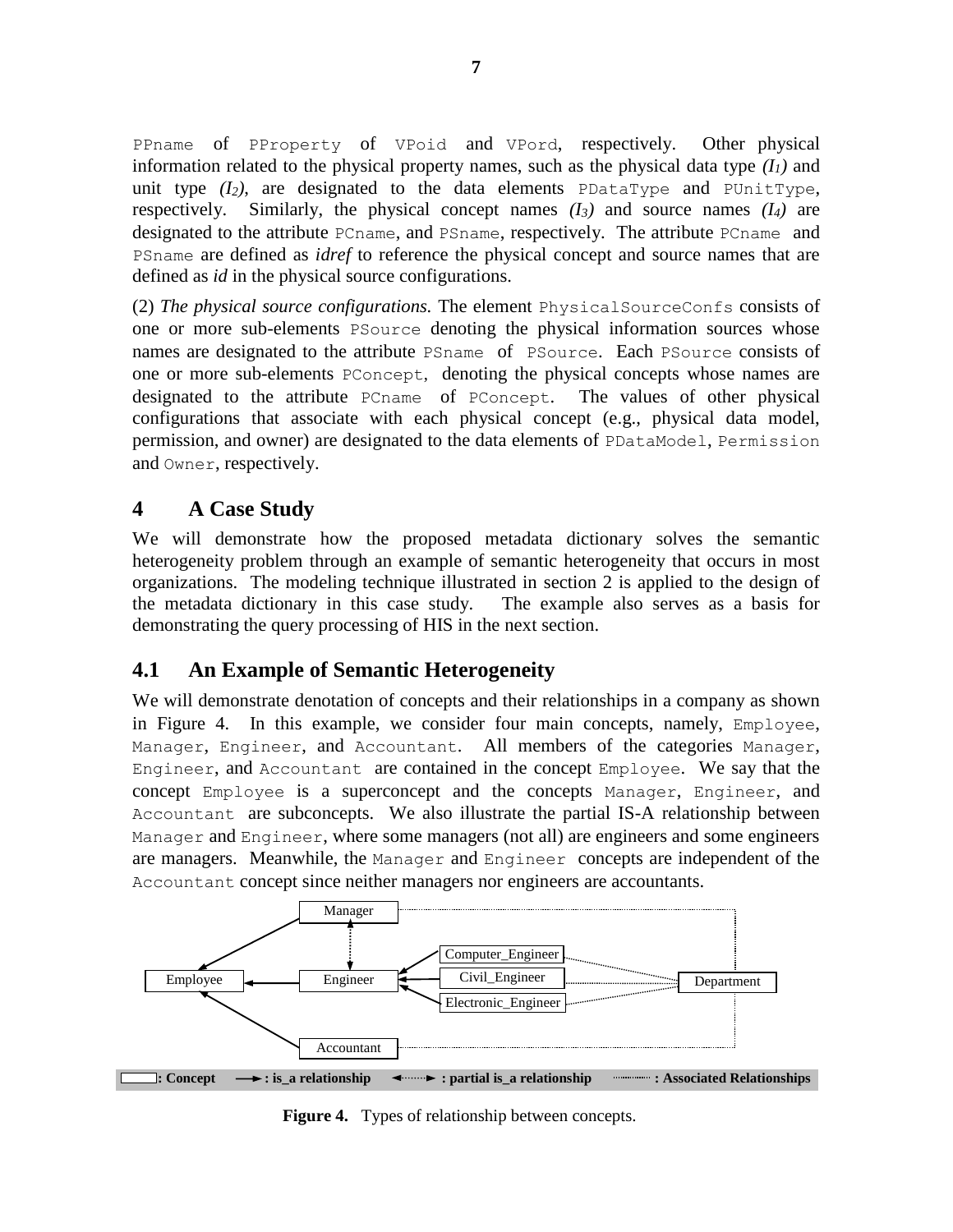To illustrate how the proposed metadata dictionary solves semantic heterogeneity, we employ three different physical information sources as shown in Figures 5 (a), (b) and (c). The examples of each physical source not only illustrate the differences in data models and query languages, but also in semantic heterogeneity, which results in three types of conflicts. First, synonym conflicts occur as the attributes Emp id in the relation Employee Member of Personnel, Eng id in the element Engineer Member of Engineering source, and Mng id in the class Manager Member of Management source are semantically equivalent properties of the same fact. Second, data type and scaling conflicts are caused by the same attribute Salary of Employee Member and Engineering\_Member having different predefined types and units of measure. Finally, generalization conflicts induce from the derivation of the concept Employee subsuming the concepts Manager and Engineer. This example will serve as the basis for the ontology-based metadata dictionary design in the sections that follow.



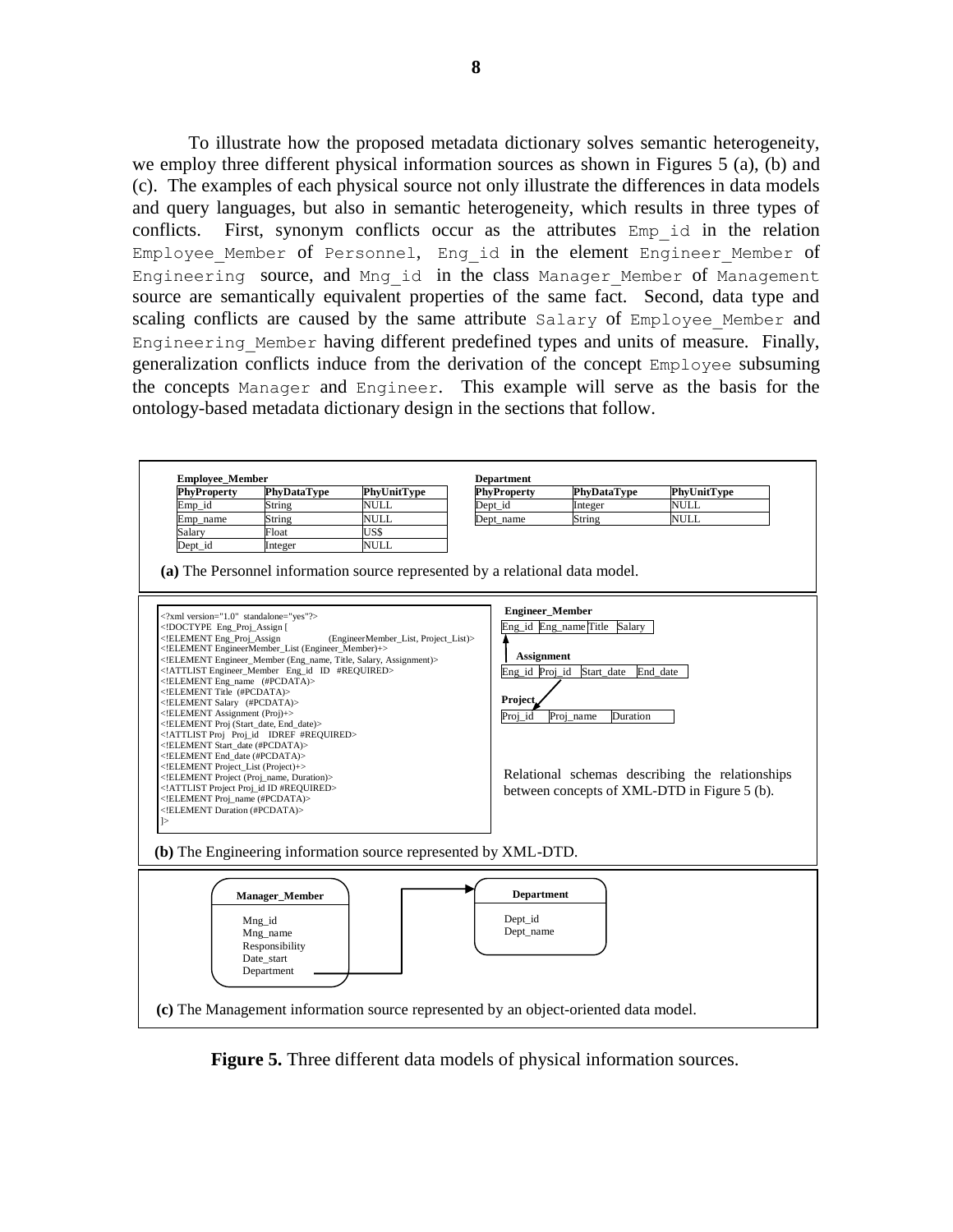#### **4.2 Domain Ontology Representation**

#### **4.2.1 Conceptual level representation**

The conceptual level design is based on the proposed modeling technique outlined in section 2 and illustrated by the EER model in Figure 6. Each virtual concept possesses its own virtual properties. The virtual property  $ep$  id is an object identifier or key,  $ep$  name, and ep\_salary are ordinary properties, and dept\_id is an object identifier reference or foreign key. The virtual concept Employee relates to Department by an associative relationship. To solve data type and unit type conflicts, the object identifier and ordinary properties can further designate additional domain properties to specify a predefined type and scaling domain. For example, the domain properties of ep\_salary are of the predefined type "Float" and scaling domain "US\$." The generalization conflicts between the concepts Employee, Engineer and Manager are handled by associating Engineer and Manager with the IS-A relationships to Employee, since Engineer and Manager are subconcepts of Employee. Consequently, Engineer and Manager inherit ep id, ep name, ep salary, and dept id from Employee and associate with Department by an N:1 associative relationship.



**Figure 6.** The logical ontology structure at the conceptual level of abstraction.

#### **4.2.2 Physical level representation**

Since synonym conflicts between the physical properties  $Emp$  id of  $Emplovee$  Member, Eng id of Engineer Member, and Mng id of Manager Member are common encounters in the HIS environment, the synonymous terms should be designed as the physical instances of the virtual property ep\_id through the instantiated relationships. Each physical instance, Emp\_id for example, is the physical property name, which can define its physical information properties for storing additional physical information associated with Emp\_id. For example, the values of physical information properties named PDataType, PUnitType, PCname, and PSname of Emp id are "integer", "NULL", "Employee Member", and "Personnel", respectively. This means that Emp id is a physical property name having the physical data and unit types "integer" and "NULL", and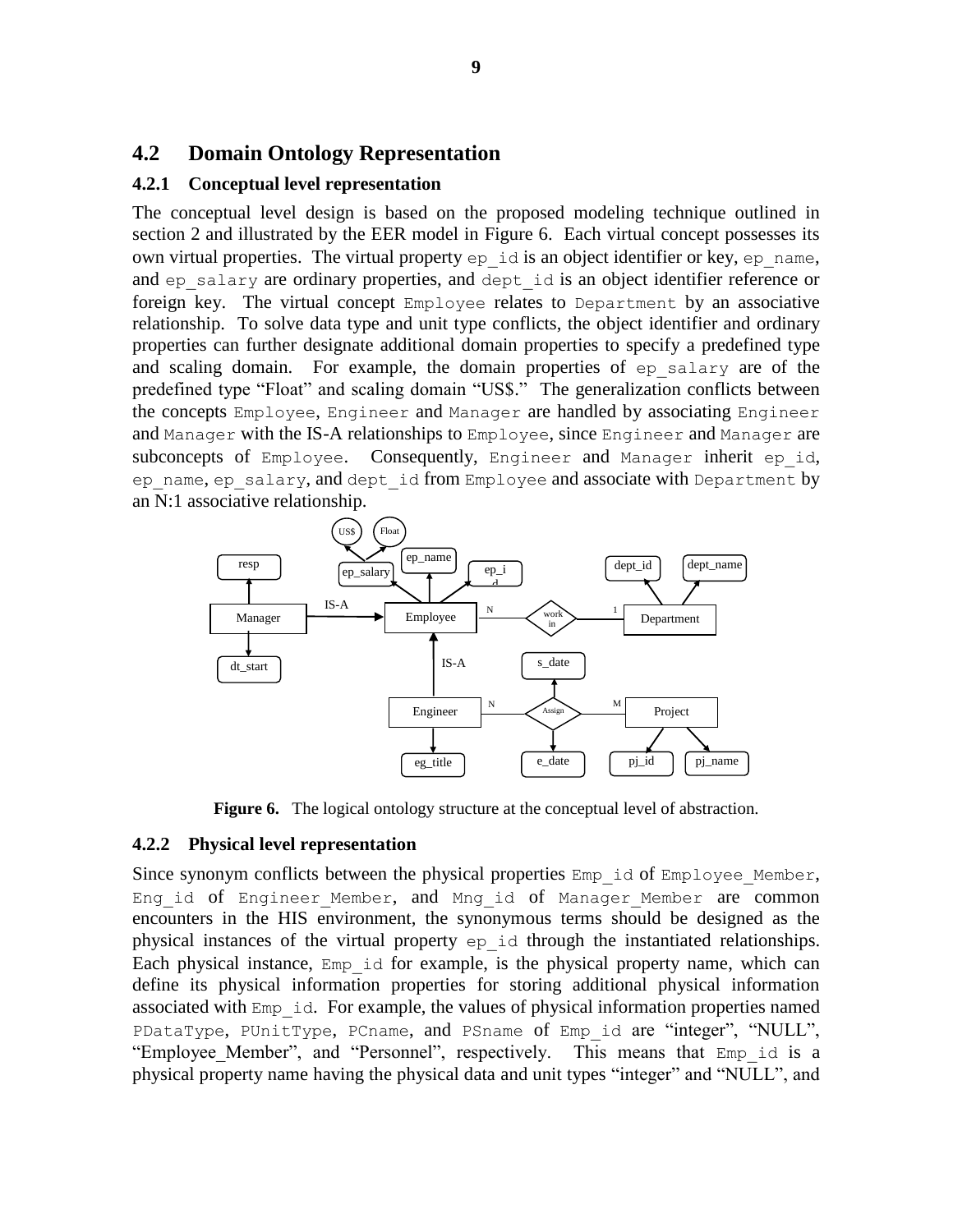

the physical concept name "Employee\_Member", which resides in source "Personnel" as shown in Figure 7.

**Figure 7.** A portion of internal structure of the ontology at the physical level of abstraction.

#### **4.3 The XML-based Metadata Dictionary Representation**

The logical ontology structures based on existing entities in Figures 6 and 7 are translated into an XML-based metadata dictionary consisting of XML-DTD (as shown in Figure 3) and XML documents. A partial XML document structure for storing well-formed and valid data is given in Figure 8. **…**



**Figure 8.** A portion of the XML document complying with XML-DTD.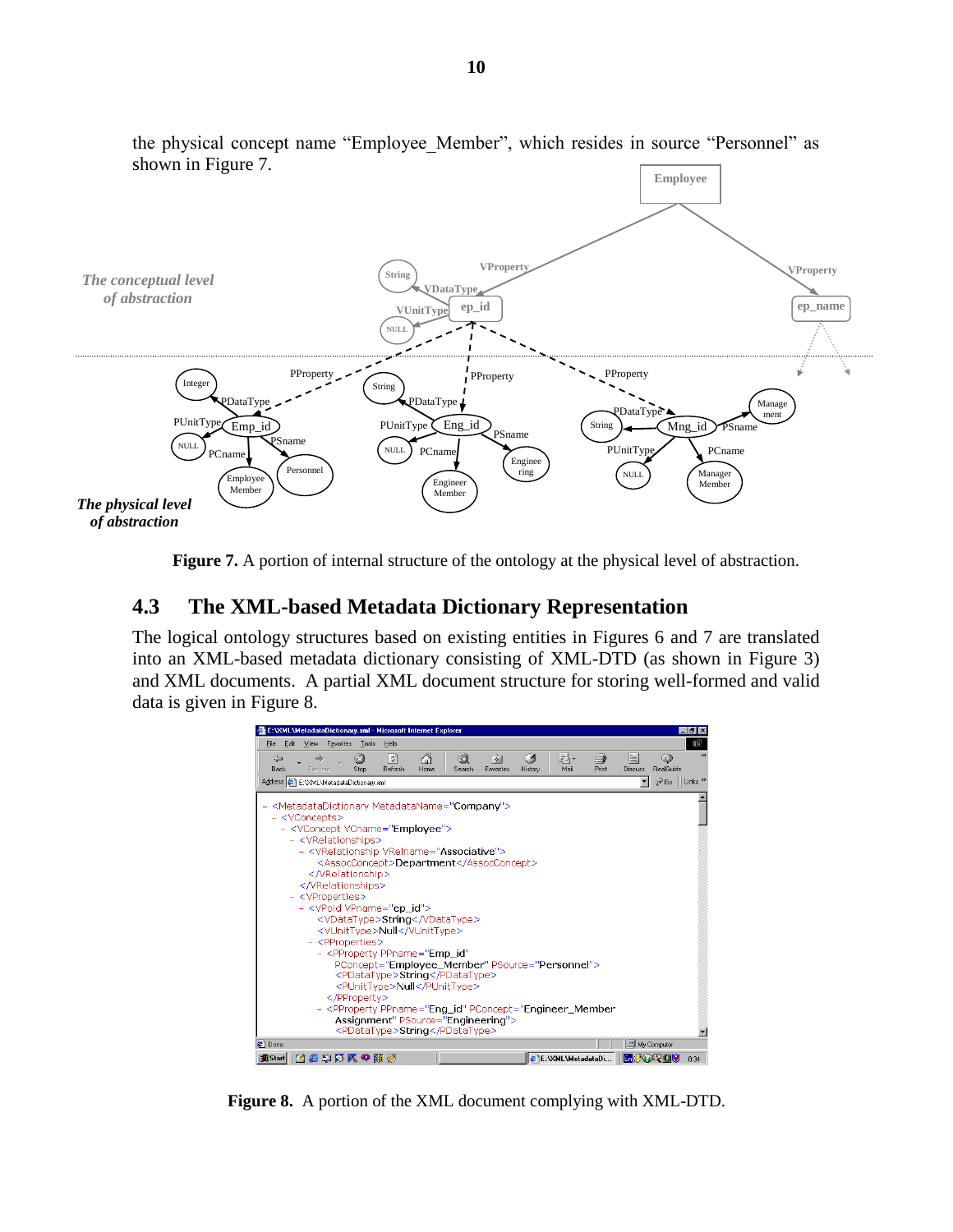#### **5 Query Processing for Heterogeneous Information Sources**

The querying process for HIS (Arch-int, Li, Roe, Sophatsathit, 2003) aims to enable users to pose their queries over the virtual schema instead of the physical source schema to obtain relevant answers from the HIS. The querying process encompasses two main processes, namely, the accessing process of the HIS and the integrating process of the results from the HIS. The accessing process is responsible for generating a global transaction associated with the user's request, and decomposing the global transaction into sub-transactions for accessing the real data in the physical information sources. The global transaction decomposition maps the virtual properties and concepts of the global transaction to physical properties and concepts of the sub-transactions. In contrast, the integrating process focuses on consolidating the XML results obtained from the physical information sources into unified XML-based data corresponding to the user's request. Details on how each step is carried out are described below.

#### **5.1 The Accessing Process of the Heterogeneous Information Sources**

The accessing process of the HIS starts at the presentation layer of the reference architecture proposed by Arch-int and Sophatsathit (2002). Any virtual concept that is a subconcept inherits all virtual properties from its superconcepts. These virtual properties are thus presented to the users as the properties of the subconcept. For example, the user can view the virtual properties of Engineer originating from Engineer and Employee. The user can pose a query through a unified-query form encircling the virtual schema provided by the user interface agent (Arch-int and Sophatsathit, 2002) or can pose a query in standard SQL format. There are two steps to access the HIS, namely, global transaction creation and decomposition.

**(1) Global Transaction Creation:** A global transaction is a visual user requirement represented in standard SQL format that consists of virtual concepts and properties of the virtual schema as illustrated in Figure 9. Upon submission of a user query that may be in any arbitrary complex form, the request will be sent to the user interface agent to form the global transaction, which is a normalized query form, by means of the metadata dictionary. The query normalization eliminates type mismatch, semantic mismatch, and redundant predicates (Özsu and Valduriez, 1999) from the global transaction. A formal definition of the global transaction is given in the Definition 1.

> SELECT Employee.ep\_name, Employee.ep\_salary, Project.pj\_name FROM Employee, Engineer, Project, Assign WHERE Employee.salary > 10000 AND Employee.ep\_id = Engineer.ep\_id AND Engineer.eg\_title = "Chief Eng." AND Engineer.ep\_id = Assign.ep\_id AND Assign.pj\_id = Project.pj\_id

**Figure 9.** A global transaction generated from a user interface agent.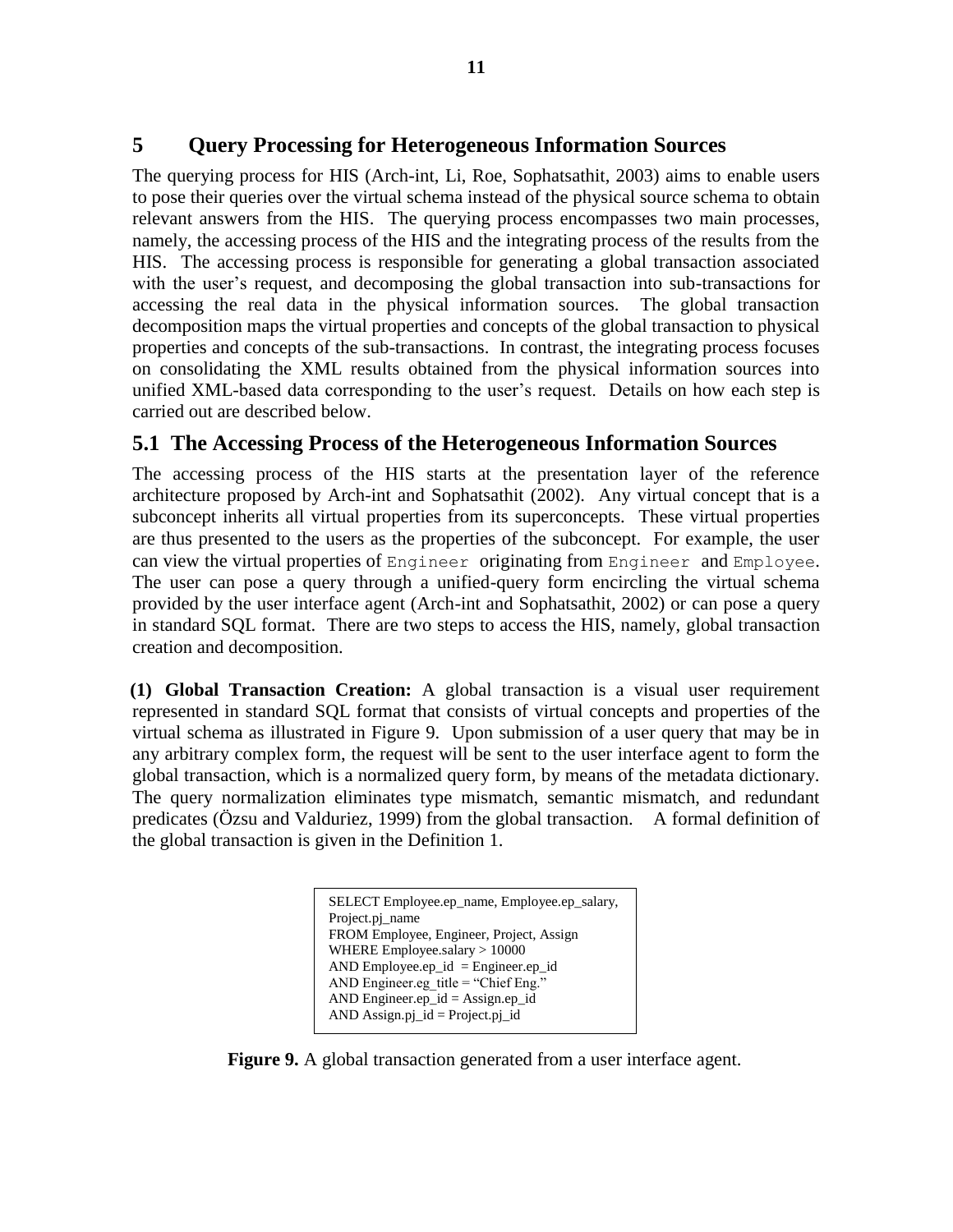**Definition 1:** Let *Q* be a global transaction defined as a triple  $\langle S, C, P \rangle$ , where  $S =$  ${v_{ci}}$ *v<sub>pij</sub>*  $|\forall i=1...n, \forall j=1...m$  is a finite set of target virtual properties  $vp_{ii}$  (or attributes) of virtual concepts  $vc_i$ , that are in the SELECT clause, and the property value of  $vp_{kc}$  is defined over the domain  $D_c$ ;  $C = \{vc_i | \forall i = 1...n\}$  is a finite set of target virtual concepts (or entities) in the FROM clause; and  $P = Qp \cup Jp$  is a finite set of predicates in the WHERE clause consisting of two kinds of predicates, (*i*) the set  $Qp = \{c_i | \forall i = 1...n\}$  of qualifying predicates and (*ii*) the set  $J_p = \{j_i | \forall i = 1...m\}$  of join predicates, such that

- A qualifying predicate  $c_k \in Qp$  is defined as  $vc_k \cdot vp_k \cdot \mathcal{O}$  *value*, where  $\mathcal{O} \in \{ =, <, >, \}$  $\neq, \leq, \geq$  and *value*  $\in$  *D<sub>c</sub>* are defined in the qualified virtual property *vc<sub>k</sub>.vp<sub>kc</sub>*, and
- A join predicate  $j_k \in J_p$  is defined as  $vc_k, vp_{kc} = vc_m, vp_{mc}$ , where  $k \neq m$ , and  $vp_{kc} =$ *vpmc*.

An example of a qualifying predicate is  $Employee \neq id = "11111,"$  and a join predicate might be Employee.dept\_id = Department.dept\_id.

**(2) Global Transaction Decomposition:** After global transaction creation, the global transaction is sent to the managing agent (Arch-int and Sophatsathit, 2002), where global transaction decomposition is initiated. This process transforms the global transaction into sub-transactions by substituting each virtual concept and property in the global transaction with the corresponding physical concept and property of the local physical sources obtained from the metadata dictionary as defined in Definition 2.

**Definition 2:** A global transaction *Q* would be transformed into sub-queries or subtransactions  $q_1, \ldots, q_n$  over the physical schema such that  $q_1, \ldots, q_n$  have to provide potential answers relevant to the user query. The transformation process maps the virtual schema in *Q* into physical schemas assigned in *q1*,…, *qn*.

For example, the virtual property ep id in a global transaction is replaced by Emp id of Employee Member and Eng id of Engineer Member to form *subtransaction1* and *sub-transaction2,* respectively. A sub-transaction will subsequently access data from a physical information source.

The decomposition process of the global transaction is described in two main steps as follows:

(1) *Mapping.* The virtual concepts and properties in the SELECT clause are mapped to the associated physical concepts and properties and also the physical sources in which each physical concept resides.

(2) *Sub-transaction creation.* Each sub-transaction is created from the following processes:

(2.1) *Grouping process:* The virtual concepts/properties and the corresponding physical concepts/properties with the same physical source are grouped together.

Let  $S = {PSpanne_i | i = 1...n}$  be a finite set of physical source names. A physical source name  $PSname_k \in S$  is defined as a finite set of virtual concepts/properties and the corresponding physical concepts/properties such that  $PShame_k = \{p_i \mid i = 1...n\}$ , where  $p_k$  is defined as a quadruple <*vck*, *vpkc*, *PCnamek, PPnamek*>.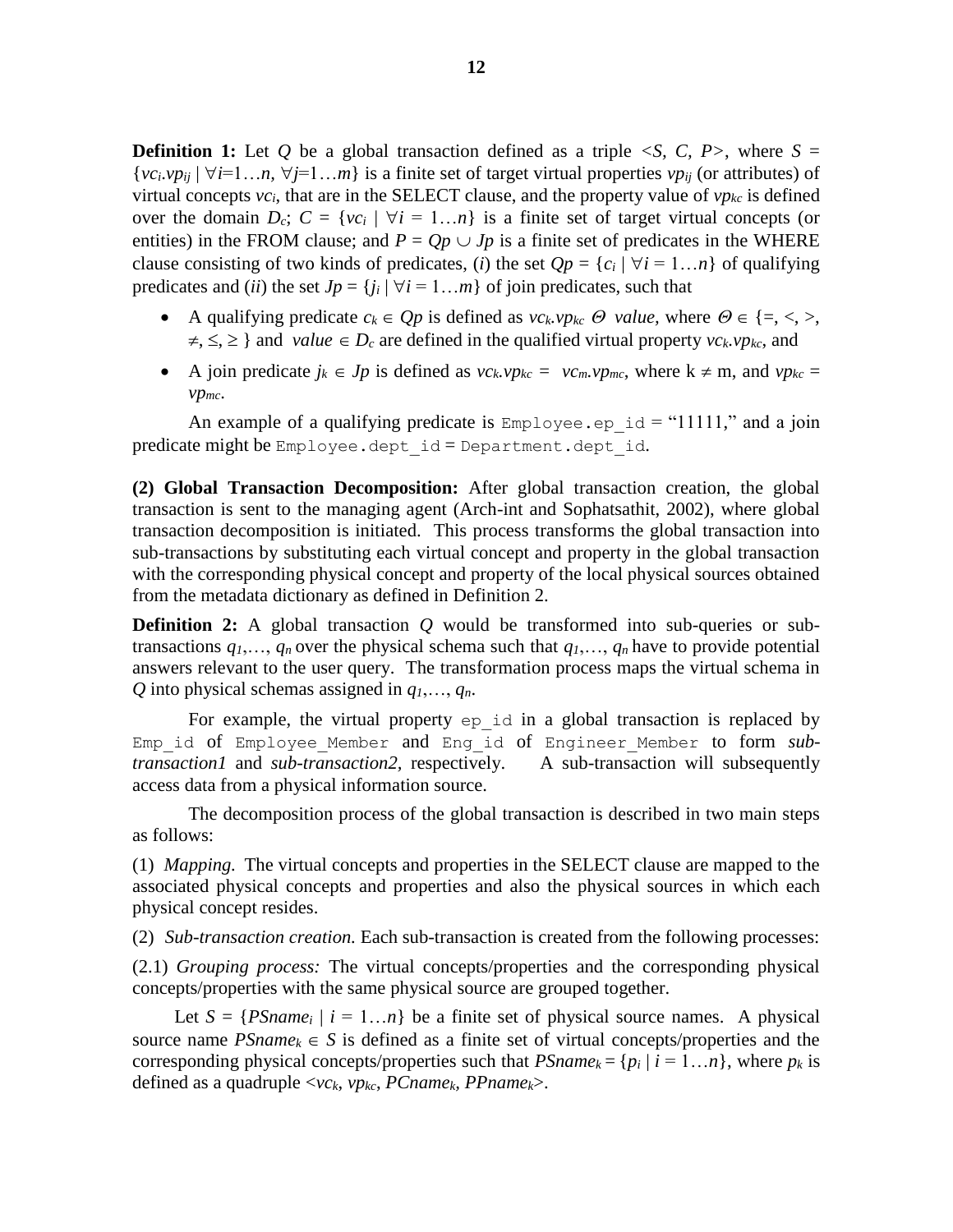For example, the virtual properties/concepts in the global transaction of Figure 9 are mapped into physical information and grouped by *PSname* as follows:

 $S = {$ "Personnel", "Engineering"}

 **Personnel =** {<"Employee", "ep\_name", "Employee\_Member", "Emp\_name">,

<"Employee", "ep\_salary", "Employee\_Member", "Salary">}

**Engineering =**  $\langle\langle\langle\text{Emplovec}\rangle\rangle, \langle\text{rep_name}\rangle\rangle, \langle\text{Engineer Member}\rangle, \langle\text{Eng name}\rangle\rangle,$ 

<"Employee", "ep\_salary", "Engineer\_Member", "Salary">,

<"Project", "pj\_name", "Project", "Proj\_name">}

(2.2) *Substitution process*: This process generates a sub-transaction for accessing each *PSname<sup>k</sup>* by substituting the virtual concepts/properties in each *PSname<sup>k</sup>* with the corresponding physical concepts/properties to form a sub-transaction, denoted by *PSnamek*:  $\langle \nu c_k \rangle$  *PCname<sub>k</sub>*,  $\nu p_k c$  *PPname<sub>k</sub>*> as illustrated below. The physical properties constitute the requested information in the SELECT clause, and the physical concepts represent the target information sources to be accessed in the FROM clause.

**Personnel:**  $\leq$ "Employee"  $\rightarrow$  "Employee\_Member", "ep\_name"  $\rightarrow$  "Emp\_name">

 $\langle$ "Employee"  $\rightarrow$  "Employee\_Member", "ep\_salary"  $\rightarrow$  "Salary">

**Engineering:**  $\leq$ "Employee"  $\rightarrow$  "Engineer Member", "ep\_name"  $\rightarrow$  "Eng\_name">

 $\langle$ "Employee"  $\rightarrow$  "Engineer Member", "ep\_salary"  $\rightarrow$  "Salary">

 $\langle$ "Project"  $\rightarrow$  "Project", "pj\_name"  $\rightarrow$  "Proj\_name">

(2.3) *Generating the constraints:* The virtual concepts/properties in the WHERE clause of a global transaction are also mapped to the associated physical concepts, properties and sources. Two kinds of predicates in the WHERE clause are considered:

*2.3.1 Qualifying predicates*. For each group with the same physical source, the qualifying predicates of the global transaction are replaced with the physical properties and concepts to form the same constraints in a sub-transaction, that is, for each *PSnamek*:  $(vc_k.vp_kc \Theta$  value)  $\rightarrow (PCname_k.PPname_kc \Theta$  value). For example, a qualifying predicate Employee.ep salary > 10000 is replaced with Employee Member.Salary > 10000 and Engineer Member. Salary > 10000 to form the qualifying predicate in the sub-transactions of Personnel and Engineering, respectively.

*2.3.2 Join predicates*. For each *PSnamek*, the join predicates of sub-transactions are considered as follows:

If *PCname<sub>k</sub>* and *PCname<sub>m</sub>* correspond with  $vc_k$ , and  $vc_m$ , respectively, and reside in the same source, the join predicates of the global transaction are replaced with the same pairs of physical properties and concepts, that is,  $(vc_k \cdot vp_kc = vc_m \cdot vp_{mc}) \rightarrow$  $(PCname_k.PPname_kc = PCname_m.PPname_mc)$ , where  $k \neq m$ , and  $PPname_kc =$ *PPname<sub>mc</sub>*. For example, Engineer.ep id = Assign.ep id is replaced with Engineer Member. Eng\_id = Assignment. Eng\_id in a sub-transaction of Engineering, since Engineer Member and Assignment are in the same physical source.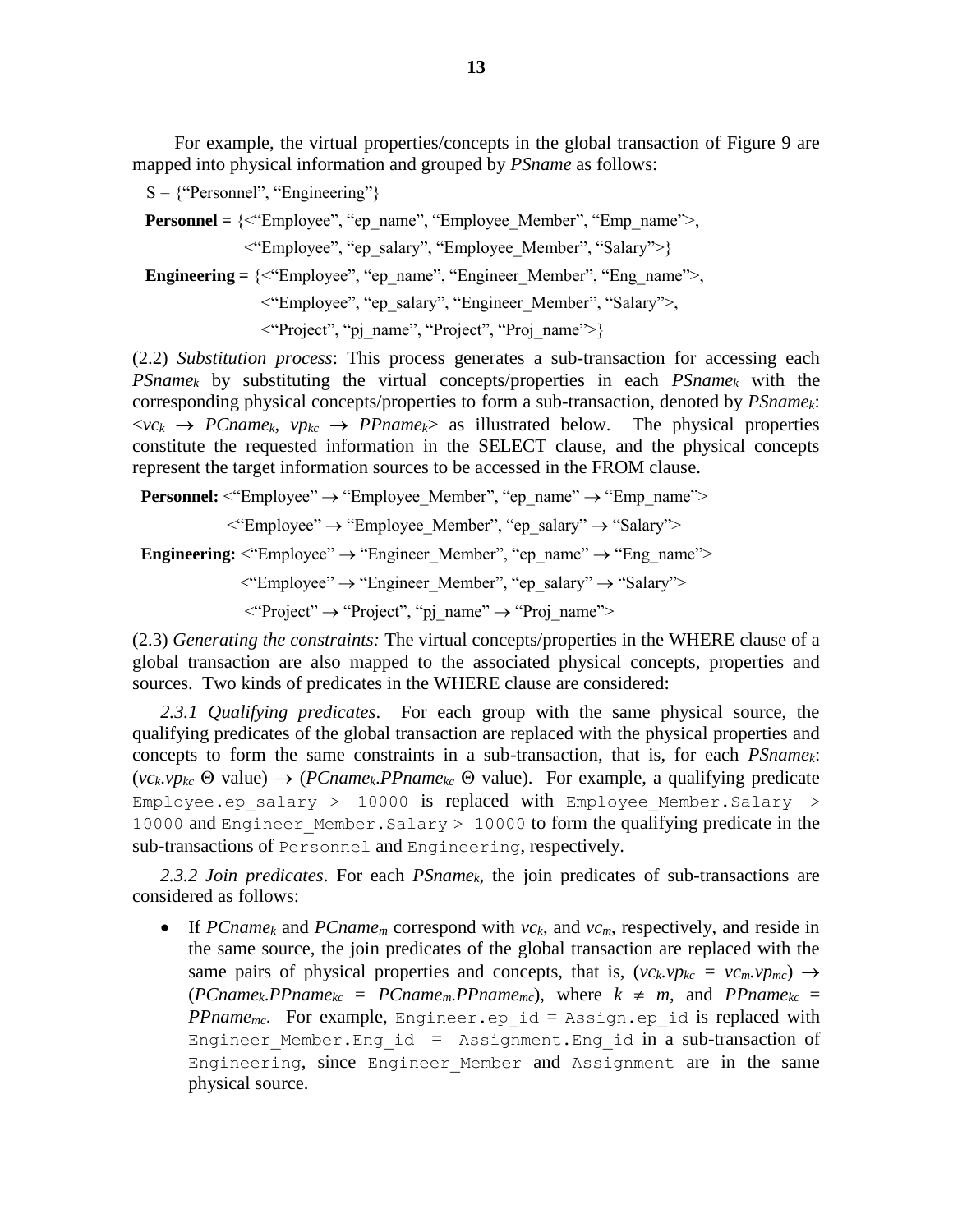If *PCname<sup>k</sup>* and *PCname<sup>m</sup>* correspond with *vck*, and *vcm*, respectively, but reside in different sources, there are no join predicates to be generated in the subtransactions, and each individual sub-transaction operates in its respective physical source. For example, the corresponding physical concept names of a join predicate Employee.ep id = Engineer.ep id in the global transaction are Employee Member and Engineer Member, which are in the Personnel and Engineering sources, respectively. Hence, no join predicates are generated in sub-transactions of Personnel and Engineering. This means that the returned results from these sources will be combined through the integration process that will be described in the next section.

All constraints obtained from the above procedures are combined to form the complete constraints of each sub-transaction as illustrated in Figure 10. Each subtransaction, together with the physical source configurations that are necessary for accessing the HIS, is then packed and sent along with each search agent to the resource agent (Arch-int and Sophatsathit, 2002) at the destination physical source.

 ${E1|\exists E (Employee\_Member(E) \wedge E.Salary >}$  $10000 \wedge E1$ .Emp\_name = E.Emp\_name  $\wedge$  $E1.Salary = E.Salary$  }

#### **Personnel source Engineering source**

 $\overline{E2|\exists Eg, A, P}$  (Engineer Member(Eg)  $\land$  Assignment(A)  $\land$ Project(P)  $\land$  Eg.Salary  $> 10000 \land$  Eg.Title = "Chief Eng."  $\land$  Eg.Eng\_id = A.Eng\_id  $\land$  A.Proj\_id = P.Proj\_id  $\land$ E2.Eng\_name= Eg.Eng\_name  $\land$  E2.Salary = Eg.Salary  $\land$  $E2.Proj_name = P.Proj_name)$ 

**Figure 10.** Two sub-transactions decomposed from the global transaction in Figure 9.

#### **5.2 The Integrating Process of the Heterogeneous Information Sources**

Due to the different physical information sources that govern their own query languages in manipulating data represented in different data models, query language conflicts stemming from such differences must be eliminated. To eliminate these conflicts, each subtransaction is transformed into the appropriate data manipulation language, regulated by each proprietary information source via the interface wrapper of the resource agent. The results obtained from the execution of each sub-transaction are transformed into a canonical data model represented in an XML-based format via the interface wrappers. These XML results are transmitted to the managing agent, where the integration process is carried out. The managing agent utilizes information obtained from the metadata dictionary to integrate the XML results into unified XML-based data consisting of an XML document and XML-DTD. The unified XML-based data is generated from the conceptual virtual schema and is forwarded to the user interface agent, where the presentation format is carried out at the presentation layer.

**Definition 3:** Given sub-transactions *q1*,…, *q<sup>n</sup>* generated from a global transaction *Q*, let  $R(q_1)$ ,  $R(q_n)$  be the results returned from each sub-transaction and represented in XMLbased data. The unified XML-based data, denoted *UXML*, is the final result derived from integrating these XML results, such that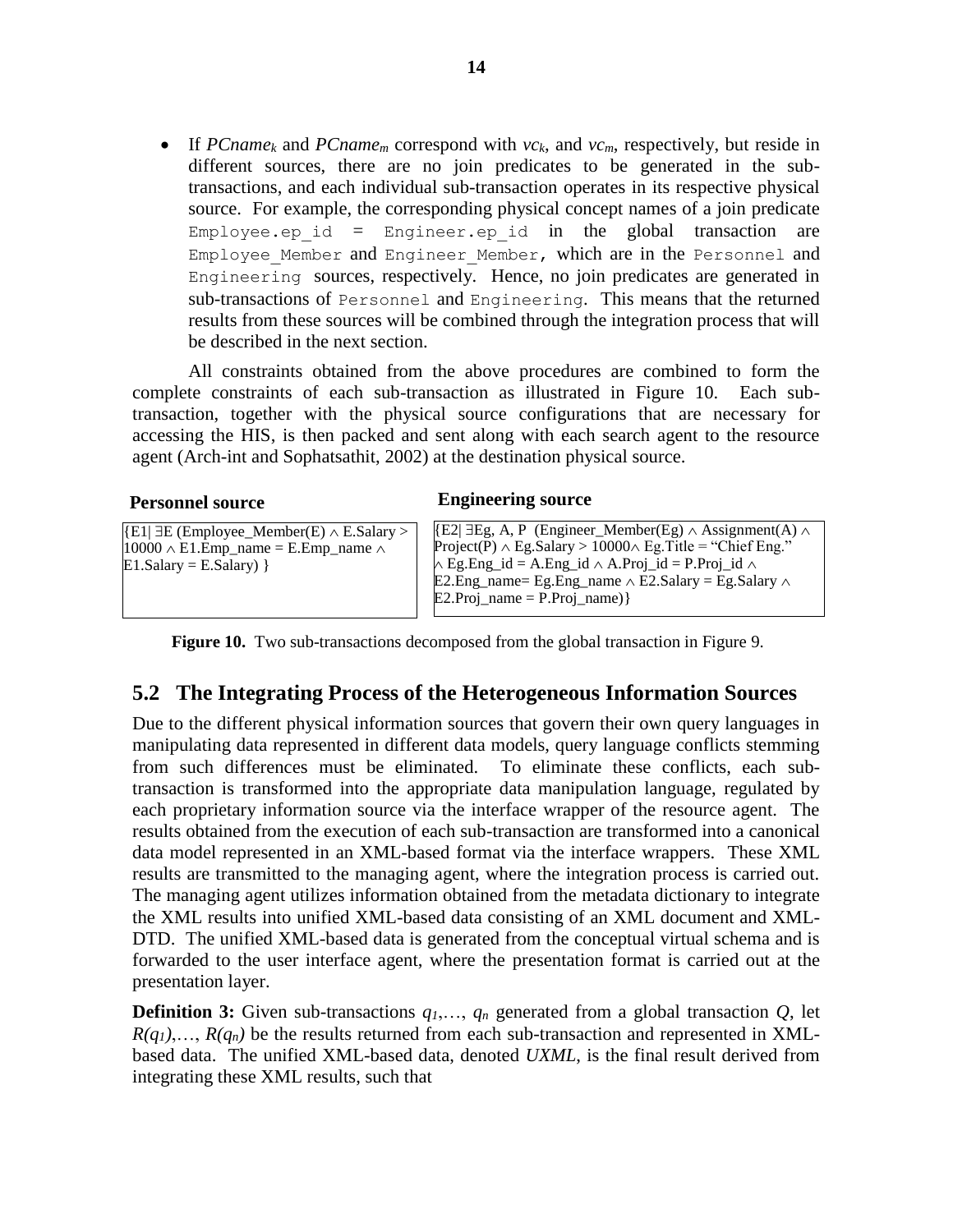$$
UXML = \sum_{i=1...n} R(q_i)
$$

The operator  $\Delta$  denotes the integration process that can be either a merge or join operation of the XML-based data and the mapping of the physical concepts/properties to virtual concepts/properties corresponding to the user's request. We represent each XML result as a labeled tree as defined in Definition 4.

**Definition 4:** A *labeled tree*, *T*, is defined as a pair  $\langle t, n \rangle$ , where *t* is a finite sub-tree consisting of one or more nodes, *n* is a finite set of labeled nodes in *t*.

A tree, *t*, has a root node of the tree, denoted by  $root(t)$ , with children  $v_1, \ldots, v_k, k \ge 0$ . A labeled node represents the begin-end tag in the XML data model. Attributes of XML are represented as tag elements of an XML document.

The integration process can be classified into two categories as follows:

#### **5.2.1 Single Source Integration**

If the XML results returned to the managing agent are obtained from a single source, the transformation process will map the corresponding physical properties and data values of the XML results to the virtual properties and data values in the form of unified XML-based data defined in Definition 5.

**Definition 5:** Let  $R(q_a)$  be the returned results obtained from executing a sub-transaction  $q_a$ of a single source *a*, represented by a labeled tree, such that  $R(q_a) = \{A_i \mid \forall i=1...n\}$  is a finite set of records at the leaf nodes of the tree, where each record  $A_c = \{ \langle PPN_x, PPD_x \rangle \mid$  $\forall x = 1...m$  is a finite set of a pair consisting of the physical property name *PPN<sub>c</sub>* and its data values *PPDc*.

The unified XML-based data *UXML* is generated from the mapping of *R(qa)* to *UXML* such that  $R(q_a) \rightarrow UXML$  and  $UXML = \{X_i \mid \forall i=1...n\}$ , where  $X_c = \{\langle VP_j, VPD_j \rangle \mid \forall j=1...n\}$ 1…*m*} is a finite set of a pair consisting of the virtual property *VP<sup>c</sup>* and its data value *VPDc*. The  $VP_c$  and  $VPD_c$  are obtained from mapping  $PPN_c \rightarrow VP_c$ , and  $PPD_c \rightarrow VPD_c$ , respectively.

#### **5.2.2 Multiple Source Integration**

To provide flexible integration of the XML results obtained from multiple sources, a key or ID for each XML result is required for proper identification of the designated XML record. As we define it, each record  $A_c \in R(q_a)$  contains key properties and non-key properties. Let *Ka*<sub>c</sub> be a finite set of key properties of the record  $A_c$ , such that  $Ka_c \subseteq A_c$ , and let  $Xa_c$  be the finite set of non-key properties of a record  $A_c$ , such that  $Xa_c \subseteq A_c$  and  $Ka_c \cap Xa_c = \phi$ .

**Definition 6:** Given the returned results  $R(q_a)$  and  $R(q_b)$  being sent to the managing agent, let  $A_c \in R(q_a)$  be a record in  $R(q_a)$  and  $B_d \in R(q_b)$  be a record in  $R(q_b)$ . Each  $PPN_k \in A_c$  and  $PPN<sub>m</sub> \in B<sub>d</sub>$  will be searched for its correspondent virtual property in the metadata dictionary. If any *PPN<sup>k</sup>* and *PPN<sup>m</sup>* are children of the same parent virtual property and contain the same data values, these terms will be treated as synonymous terms and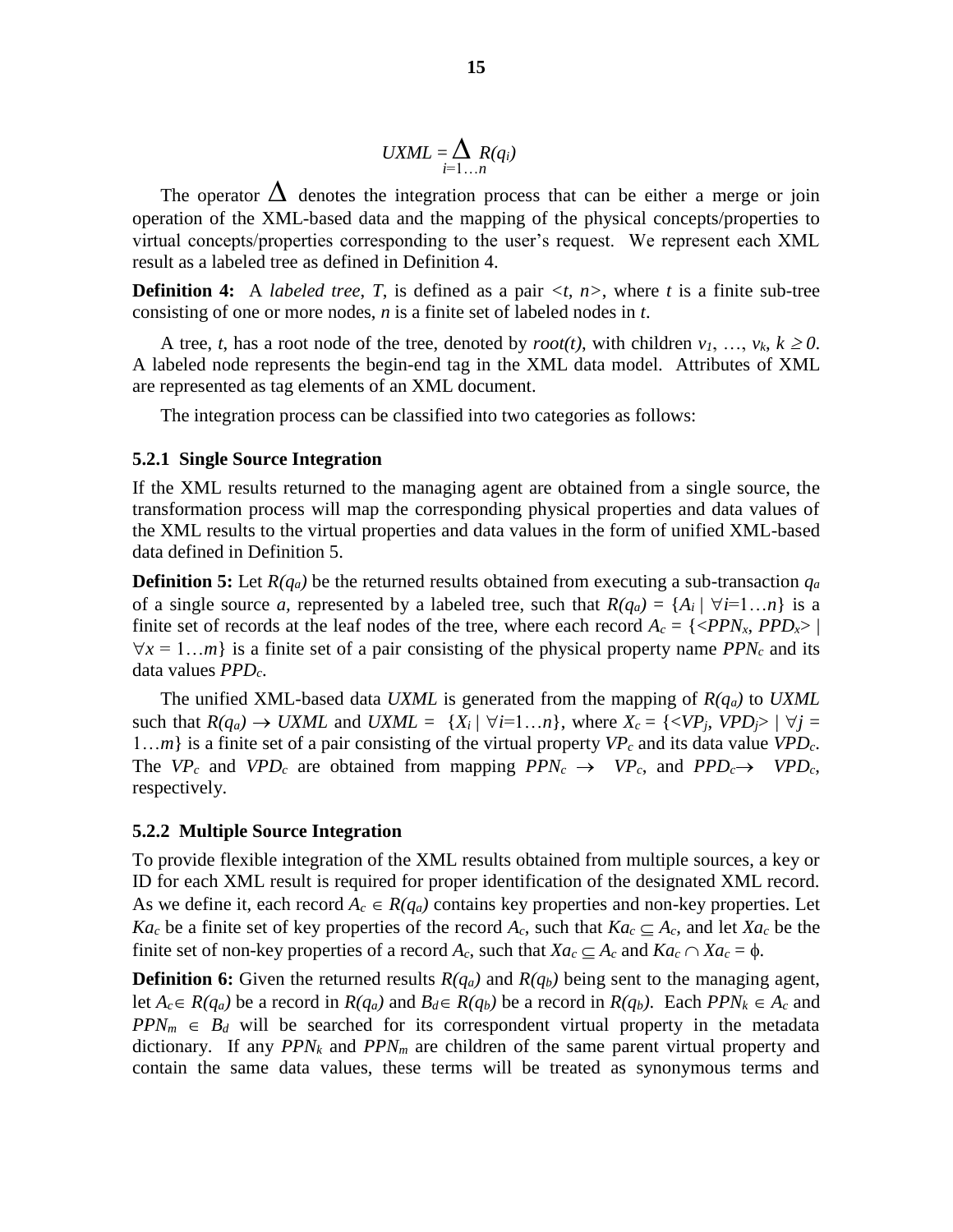combined with the parent virtual property. In other words, we say that  $PPN_k \sim PPN_m$  iff *ChildOf(PPN<sub>k</sub>, VP<sub>t</sub>*)  $\land$  *ChildOf(PPN<sub>m</sub>, VP<sub>t</sub>*)*,* and *PPD<sub>k</sub>* = *PPD<sub>m</sub>* such that *PPN<sub>k</sub>* and *PPN<sub>m</sub>*, and their data values are integrated into a pair of  $\langle VP_t, VPD_k \rangle$  in the unified XML-based data.

For example, the Emp name in Personnel and Eng name in Engineering are synonymous since they are children of the same virtual property ep\_name and both contain the same data value. These synonymous terms are combined into  $ep$  name in the unified XML-based data. Examples of integrating the XML results that are sent from multiple sources Personnel and Engineering based on the global transaction in Figure 9 are illustrated in Figures 11 and 12. The XML results are represented as the labeled trees  $R_I$ and *R2*, as illustrated in Figures 11 (a) and (b), respectively.

From this example, both Personnel and Engineering return two records obtained from the respective labeled trees. Each tree  $R_1$  and  $R_2$  contains the sets  $Ka_i$  and  $Xa_i$ ,  $\forall i =$ 1…*n*, such that each *Ka<sup>i</sup>* is a finite set of a pair consisting of a virtual property and its data value, which are mapped from the physical key property and its data value. On the other hand, the set *Xa<sup>i</sup>* is a finite set of a pair consisting of a virtual property and its data value, which are mapped from a physical non-key property and its data value. Hence, the first record of tree  $R_1$  contains the finite set of key  $Ka_1$  and non-key  $Xa_1$ , that is,

 $Ka_1 = \{$  ("ep\_id", "11111") }, and

*Xa*<sub>1</sub> = {("ep\_name", "David"), ("ep\_salary", "12000")}.

The second record contains the finite set of key *Ka<sup>2</sup>* and non-key *Xa2*, that is,

 $Ka_2 = \{$  ("ep\_id", "22222") }, and

 $Xa_2 = \{("ep_name", "John"), ("ep salary", "15000")\}.$ 

For tree  $R_2$ , the first record contains the finite set of key  $Kb_1$  and non-key  $Xb_1$ , that is,

 $Kb_1 = \{$  ("ep\_id", "22222") }, and

 $Xb_1 = \{("ep name", "John"), ("ep salary", "15000"), ("pj_name", "EJP" )\}.$ 

The second record contains the finite set of key *Kb<sup>2</sup>* and non-key *Xb2*, that is,

 $Kb_2$  = { ("ep\_id", "33333") }, and

 $Xb_2 = \{("ep name", "Billy"), ("ep salary", "9000"), ("pj_name", "TTY")\}.$ 

The integration process will join the records for each tree that has the same set of key  $Ka_c$  and  $Kb_k$ . In this example, the second record of the tree  $R_l$  and the first record of the tree  $R_2$  will be joined according to  $Ka_2 = Kb_1$ . However, since ep id is not designated in the global transaction, that is, ep\_id  $\notin S$ , only  $Xa_2 \cup Xb_1$  are added to the set *UXML*. The unified XML-based data becomes:

*UXML* = { $\{({\text{``ep\_name''}, \text{``John''}}), ({\text{``ep\_salary''}, \text{``15000''}}), ({\text{``pj\_name''}, \text{``EJP''}})\}$ }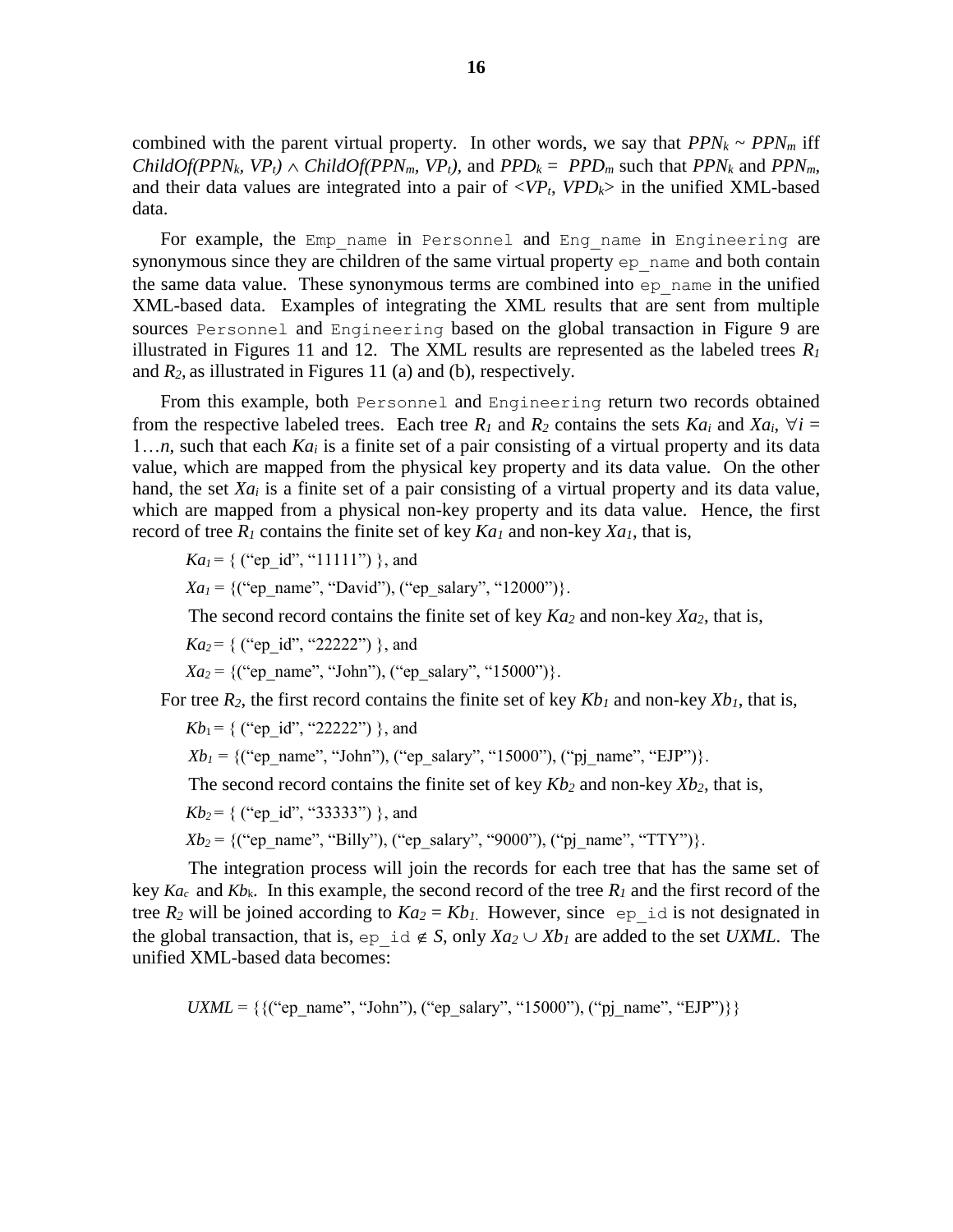

**Figure 11.** Multiple source integration by joining the XML documents into the XML document of the unified XML-based data.



**Figure 12.** Multiple source integration by joining the XML-DTD of each source into the XML-DTD of the unified XML-based data.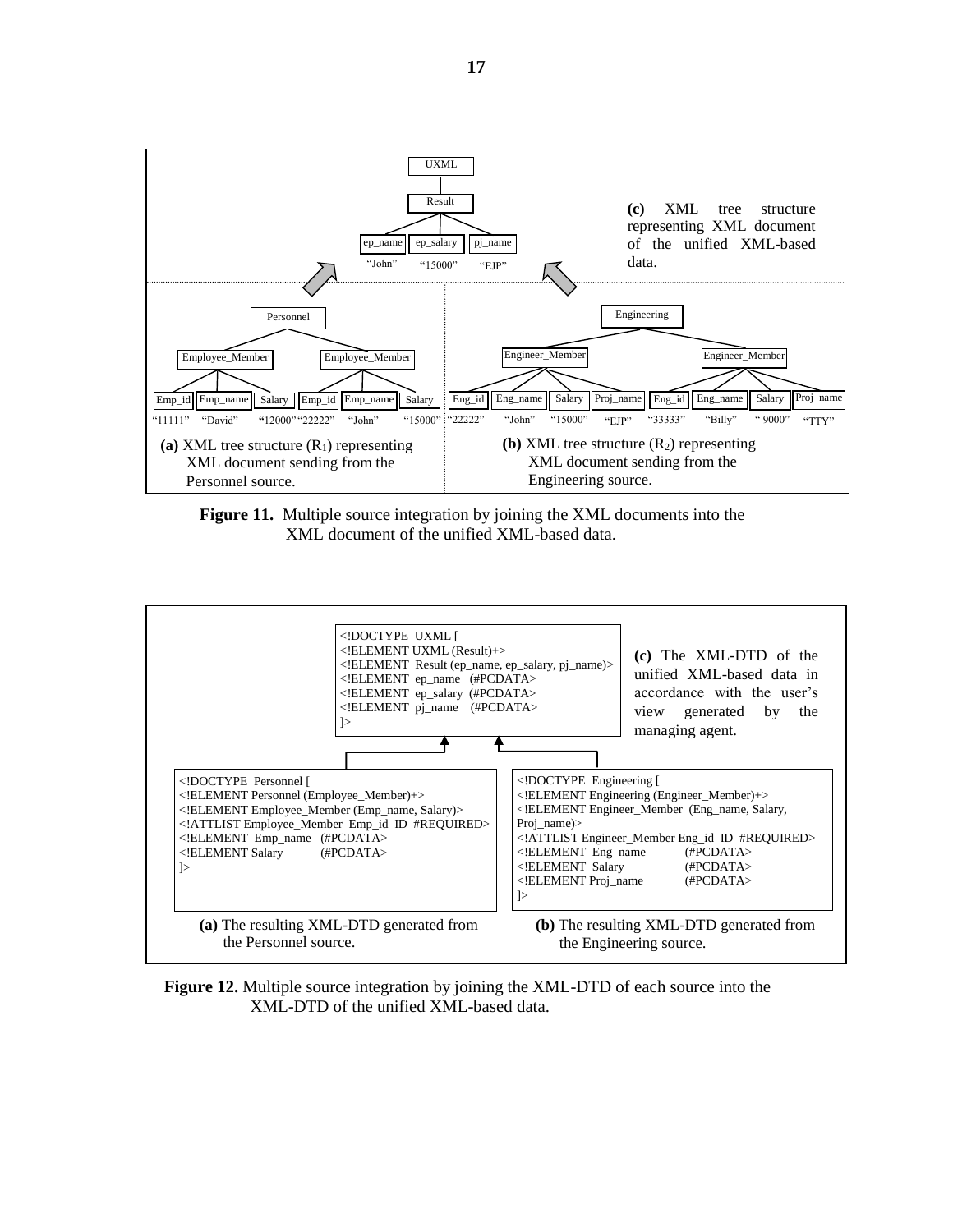#### **6 Related Work**

A number of systems have been proposed to cope with semantic heterogeneity problems. For example, mediator-based systems (Wiederhold, 1992) provide the inter-schema architecture for integrating access to data from different sources and converting data and queries into canonical formats via the mediator and wrapper components, respectively. Examples of such systems are TSIMMIS (Garcia-molina, Papakonstantinou, Quass, Rajaraman, Sagiv, Ullman, Vassalos, and Wisom, 1997) and HERMES (Adali and Emery, 1995). Description logic-based systems offer a different approach to elaborate source description by means of description logic (Borgida, 1995; Borgida, Brachman, Mcguinness and Resnick, 1989) for solving query processing over multiple sources. Unlike the mediator approach, the description logic approach abstracts the heterogeneous sources from users through a global view to facilitate query formulation. Examples of such systems are the Information Manifold (Levy, Rajaraman and Ordille, 1996) and the SIMS (Arens, Chee, Hsu and Knoblock, 1993; Arens, Hsu and Knoblock, 1996). Content-descriptive metadata systems (Kashyap and Sheth, 1998) utilize annotation information that is tightly integrated with HTML as metadata to describe the contents of a web document. Examples of such systems are the Ontobroker (Decker, Erdmann, Fensel and Studer, 1999) and the SHOE (Heflin, Hendler and Luke, 1999). All of these systems use the ontology approach to cope with heterogeneity problems. A survey and comparison of these systems can be found in Paton, Goble and Bechhofer (2000).

Our approach differs from other approaches from various standpoints:

- We proposed the ontology-based metadata dictionary as a key to solve semantic heterogeneity;
- The proposed approach maps a user's query posed over virtual schema directly to physical schema without loss of information in the query; and
- To demonstrate how the proposed ontology-based metadata dictionary can be applied to a practical implementation, we present the transformation of the ontology-based metadata dictionary into XML-based metadata dictionary representation.

## **7 Conclusion and Future Work**

This work contributes to both the theory and practice of HIS in many aspects. First, we presented a modeling process of the domain ontology, which is the basic building block of the metadata dictionary. The main purpose is to extract the ontology from the underlying physical sources and represent it explicitly. Second, the metadata dictionary provides a mapping mechanism to associate a user's request posed at the conceptual level that is logically linked to the physical level, thus allowing direct access to stored information without loss of general query formulation. Third, choosing XML technology to express the contents of the metadata dictionary renders maximal interoperability across heterogeneous systems. Fourth, the metadata dictionary provides necessary information for accessing HIS, as well as the integration of the returned results into unified XML-based data. The unified XML-based data in turn provides the relevant answers in standard XML format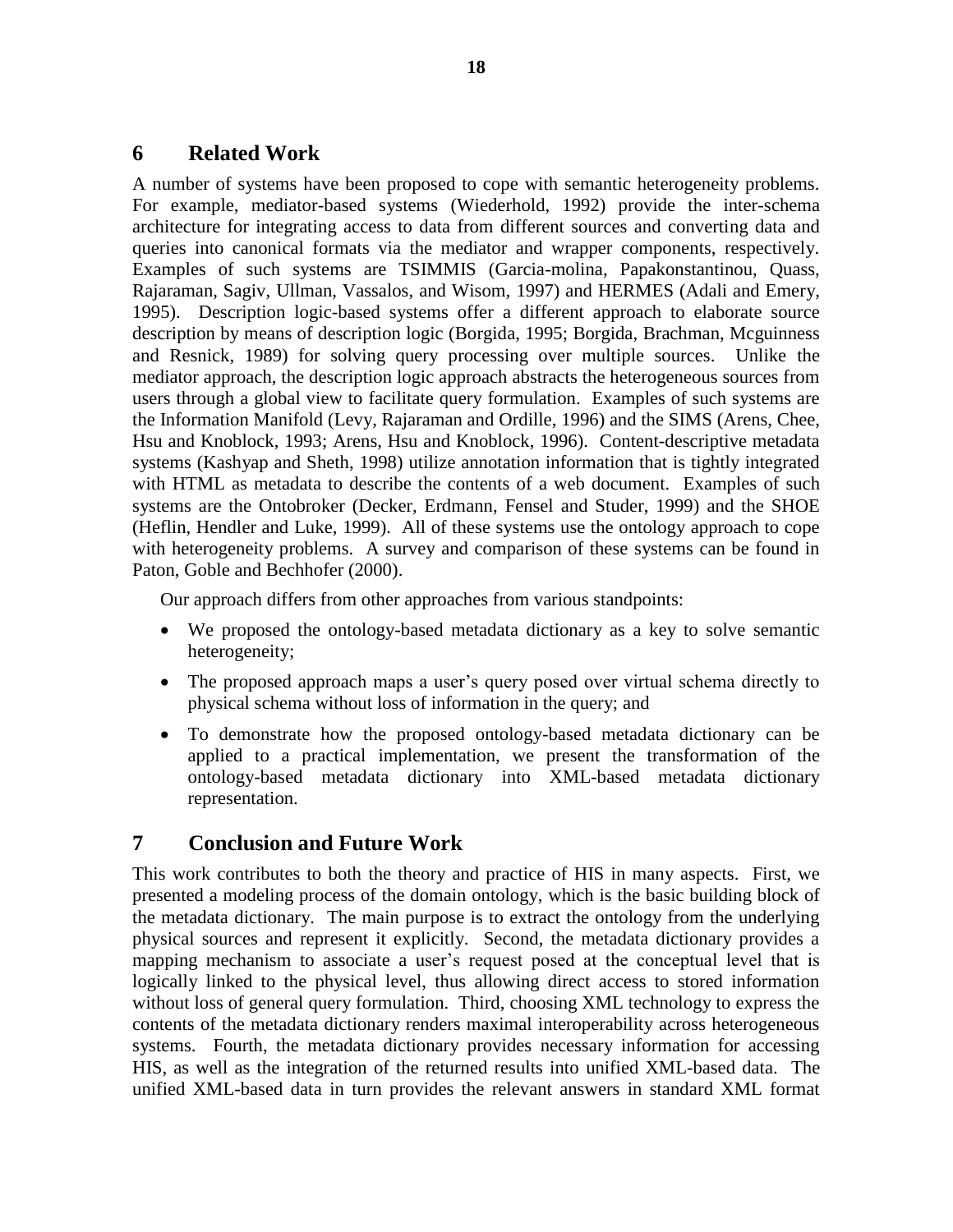corresponding to the user's request. Finally, the proposed approach enables the semantic heterogeneity problem to be solved at local and remote query processing.

A number of enhancements are necessary: First, the preliminary design of our approach supports only structured and semi-structured sources. It has to be extended to incorporate unstructured data sources. Second, query optimization is required for query processing efficiency. Finally, we can also enrich the proposed ontology-based metadata dictionary with advanced ontology language such as RDF/RDF Schema (Brickley and Guha, 2000; Lassila and Swick, 1999) to attain XML universal expressive power and syntactic interoperability toward machine-processable Semantic Web (Decker, Melnik, Harmelen, Fensel, Klein, Broekstra, Erdmann and Horrocks, 2000; Fensel, Harmelen, Horrocks, Mcguinness and Patel-schneider, 2001; Hendler, 2001).

#### **References**

- ADALI, S. and EMERY, R. (1995): A uniform framework for integrating knowledge in heterogeneous knowledge systems. *Proc. Of the International Conference on Data Engineering,* Taipei, Taiwan, **11**:513-521, IEEE Computer Society Press.
- ARCH-INT, N. and SOPHATSATHIT, P. (2002): A Reference Architecture for Integrating Heterogeneous Information Sources using XML and Agent Model. *Proc. of the Joint Conference on Information Sciences*, NC, USA, **6**:235-239.
- ARCH-INT, N., LI, Y., ROE, P. and SOPHATSATHIT P. (2003): Query Processing the Heterogeneous Information Sources using Ontology-based Approach. *Proc. of the International Conference on Computers and Their Applications*, Honolulu, Hawaii, USA, **18**:438-441.
- ARENS, Y., CHEE, C.Y., HSU, C.-N. and KNOBLOCK, C. (1993): Retrieving and Integrating Data from Multiple Information Sources. *International Journal of Intelligent and Cooperative Information Systems* **2**(2):127-158.
- ARENS, Y., HSU, C.-N. and KNOBLOCK, C. (1996): Query processing in the SIMS information mediator. In *Advanced Planning Technology*. Austin Tate (ed), 61-69, California. AAAI Press.
- BATINI, C. and LENZIRINI, M. (1984): A Methodology for Data Schema Integration in Entity-Relationship Model. *IEEE Trans. Software Eng* **10**(6):650-654.
- BATINI, C., LENZIRINI, M. and NAVATHE, S.B. (1986): A Comparative Analysis of Methodologies for Database Schema Integration. *ACM Computing Surveys* **18**(4):323-364.
- BORGIDA, A. (1995): Description Logics in Data Management*. IEEE Trans. on Knowledge and Data Engineering* **7**(5):671-682.
- BORGIDA, A., BRACHMAN, R.J., MCGUINNESS, D.L. and RESNICK, L.A. (1989): Classic: A structural data model for objects. *Proc. ACM SIGMOD International Conference on Management of Data*, Portland, Oregon, USA, 58-67, ACM Press.
- BRACHMAN, R. and LEVESQUE, H., (ed) (1985): *Readings in knowledge representation*. Los Altos, California, Morgan Kaufmann.
- BRICKLEY, D. and GUHA, R. (2000): Resource Description Framework (RDF) Schema Specification. http://www.w3.org/TR/2000/CR-rdf-schema-20000327/. W3C Recommendation March 2000.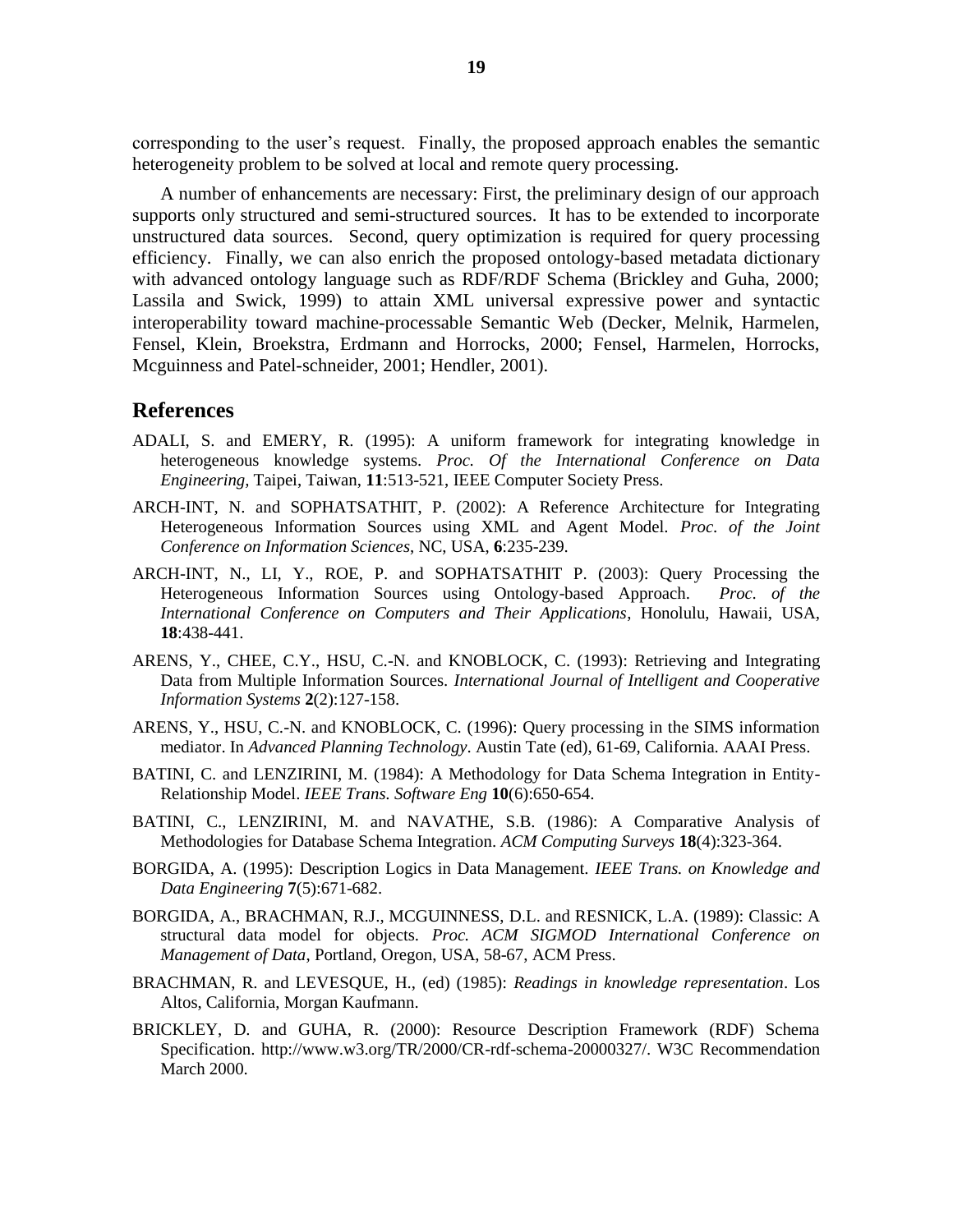- CASTANO, S., ANTONELLIS, V.D. and VIMERCATI, S.D.C. (2001): Global Viewing of Heterogeneous Data Sources*. IEEE Trans. on Knowledge and Data Engineering* **13**(2):277-297.
- CHEN, P.P. (1976): The Entity-Relationship Model Toward a Unified View of Data. *ACM Transactions on Database Systems* **1**(1):9-36.
- DECKER, S., ERDMANN, M., FENSEL, D. and STUDER, R. (1999): Ontobroker: Ontology Based Access to Distributed and Semi-Structured Information. In *Database Semantics: Semantic Issues in Multimedia Systems*. MEERSMAN, R. et al. (eds). Boston, MA, USA, **8**:351-369, Kluwer Academic Publisher.
- DECKER, S., MELNIK, S., HARMELEN, F. V., FENSEL, D., KLEIN, M., BROEKSTRA, J., ERDMANN, M. and HORROCKS, I. (2000): The Semantic Web: The Roles of XML and RDF, **4**:63-74, IEEE Internet Computing.
- FENSEL, D. (2001): Ontologies: A Silver Bullet for Knowledge Management and Electronic Commerce. Springer-Verlag.
- FENSEL, D., HARMELEN, F.V., HORROCKS, I., MCGUINNESS, D.L. and PATEL-SCHNEIDER, P.F. (2001): OIL: An ontology infrastructure for the Semantic Web. *IEEE Intelligent Systems* **16**(2):38-44.
- GARCIA-MOLINA, H., PAPAKONSTANTINOU, Y., QUASS, D., RAJARAMAN, A., SAGIV, Y., ULLMAN, J., VASSALOS, V. and WISOM, J. (1997): The TSIMMIS approach to mediation: data models and languages. *Journal of Intelligent Information Systems* **8**(2):117-132.
- GRUBER, T.R. (1993): A translation approach to portable ontology specifications. *Knowledge Acquisition* **4**(2):199-220.
- HEFLIN, J., HENDLER, J. and LUKE, S. (1999): SHOE: A Knowledge Representation Language for Internet Applications. Technical Report CS-TR-4078 (UMIACS TR-99-71). Department of Computer Science, University of Maryland at College Park.
- HENDLER, J. (2001): Agents and the Semantic Web. *IEEE Intelligent Systems* **16**(2):30-37.
- KASHYAP, V. and SHETH, A. (1998): Semantic Heterogeneity in Global Information Systems*:*  The Role of Metadata, Context and Ontologies. In *Cooperative Information Systems*: *Current Trends and Directions.* PAPAZOGLOU M. and SCHLAGETER G. (eds). London, United Kingdom, 139-178, Academic Press.
- KNOBLOCK C. A. and AMBITE J. L. (1997): Agents for Information Gathering. In Software Agents. BRADSHAW J. M. (ed), 347-373, AAAI Press/The MIT Press.
- LASSILA, O. and SWICK, R. R. (1999): Resource Description Framework (RDF) Model and Syntax Specification, W3C (World Wide Web Consortium). http://ww.w3.org/TR/1999/RECrdf-syntax-19990222. W3C Recommendation 1999.
- LEVY, A.Y., RAJARAMAN, A. and ORDILLE, J.J. (1996): Querying Heterogeneous Information Sources using Source Descriptions. *Proc. of the International Conference on Very Large Databases,* Bombay, India, **22**:251-262, Morgan Kaufmann.
- LI Y., ZHANG C. and SWAN J. R. (2000): An information filtering model on the Web and Its Application in JobAgent. *Knowledge-Based Systems* **13**(5):285-296.
- ÖZSU, M.T. and VALDURIEZ, P. (1999): Principles of Distributed Database System, Second Edition. Prentice-Hall.